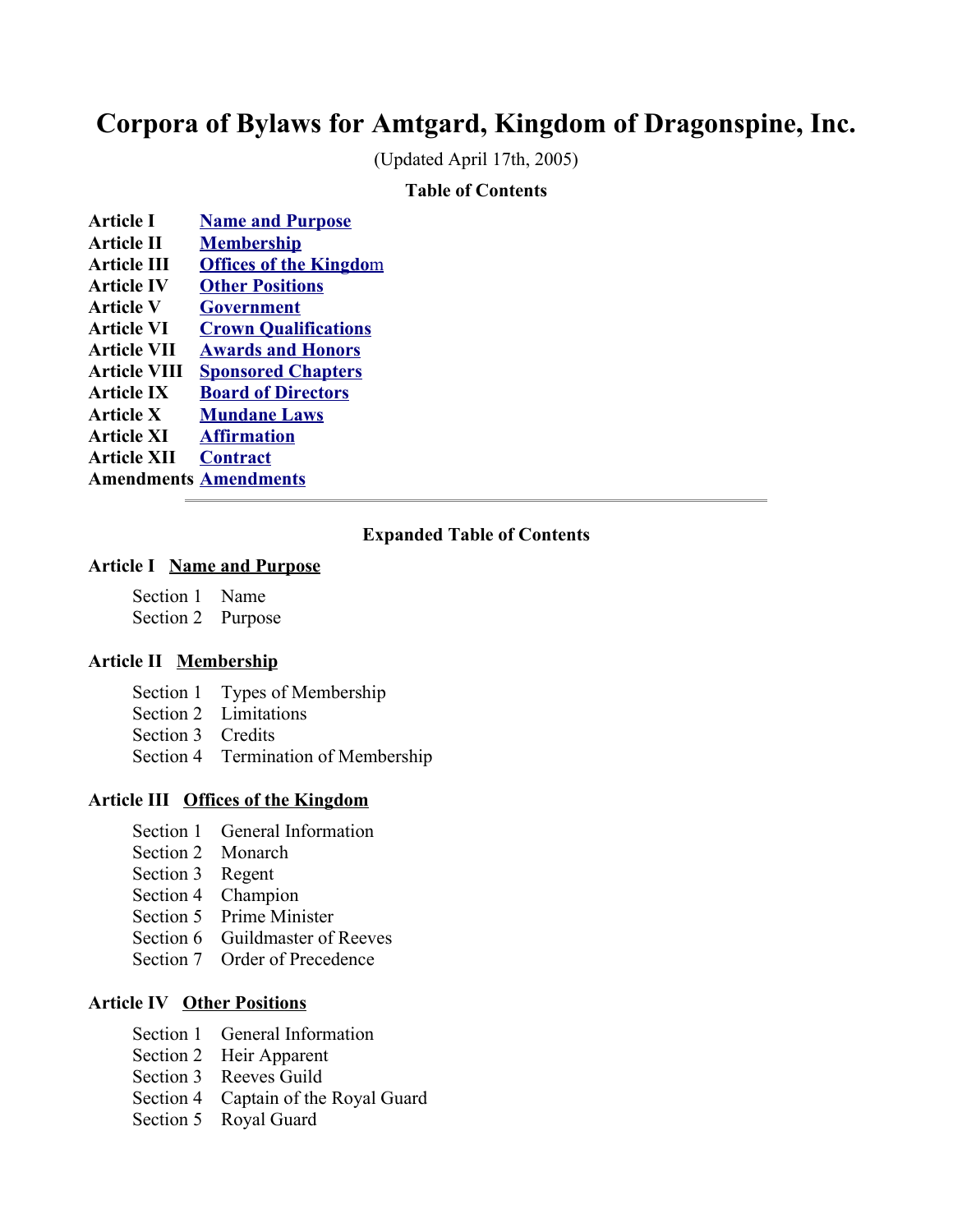- Section 6 Regent's Defender
- Section 7 Circle of Knights
- Section 8 Guildmaster of Smiths
- Section 9 Guildmaster of Garbers
- Section 10 Guildmaster of Engineers
- Section 11 Class Guildmasters
- Section 12 Scribe
- Section 13 Circle of Steel
- Section 14 Court Herald
- Section 15 Others Arts and Sciences Guildmasters

#### **Article V Government**

- Section 1 Elections
- Section 2 Impeachment
- Section 3 Althing
- Section 4 Changing the Rules and Corpora
- Section 5 Dues and Policies of the Treasury

#### **Article VI Crown Qualifications**

- Section 1 General Information
- Section 2 Month of the Crown
- Section 3 Qualification Requirements
- Section 4 Cultural Events
- Section 5 Judging
- Section 6 Fighting Events

#### **Article VII Awards and Honors**

- Section 1 General Information
- Section 2 Orders
- Section 3 Masterhood
- Section 4 Knighthood
- Section 5 Titles of Nobility
- Section 6 Order of Prestige

#### **Article VIII Sponsored Chapters**

- Section 1 General Information
- Section 2 Shire
- Section 3 Barony
- Section 4 Duchy
- Section 5 Principality

#### **Article IX Board of Directors**

- Section 1 General Information
- Section 2 Officers of the Board
- Section 3 Limitations of the Board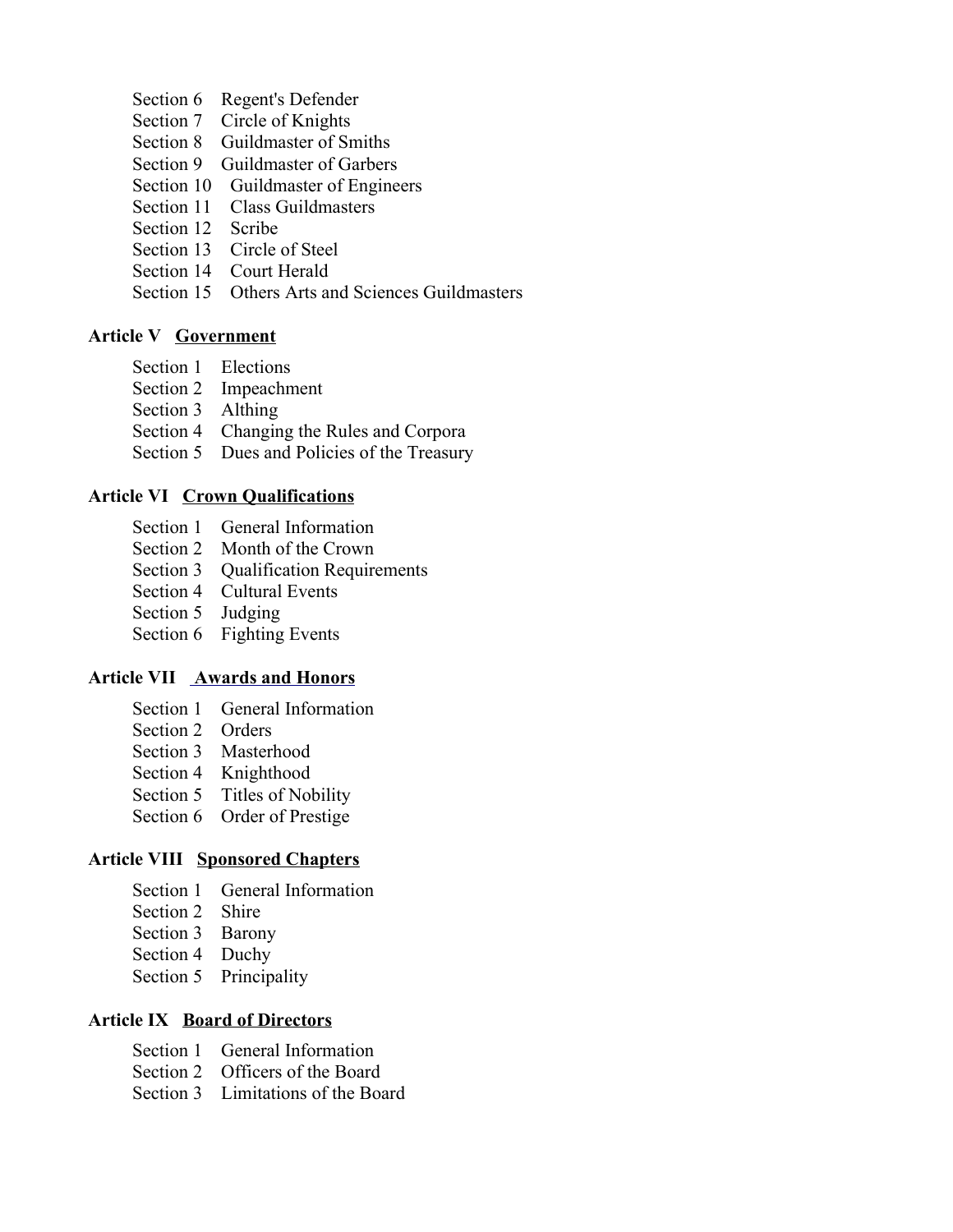# **Article X Mundane Laws**

- Section 1 General Information
- Section 2 Violations
- Section 3 Disclaimer

#### **Article XI Affirmation**

Section 1 Final Words

Section 2 Signers

**Article XII Contract Amendments Amendments**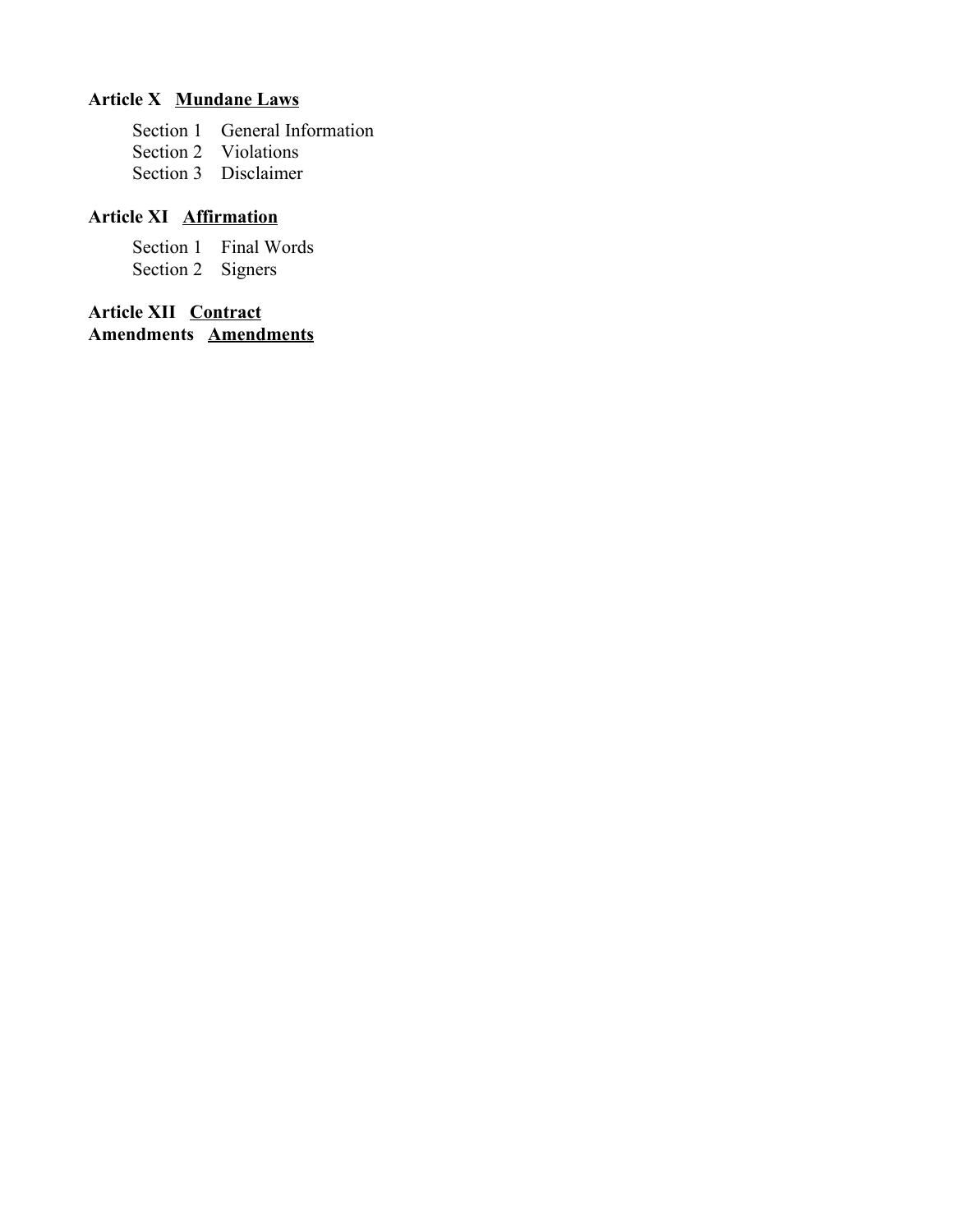#### <span id="page-3-0"></span>**ARTICLE 1: NAME AND PURPOSE Section 1. NAME**

1. The name of the organization is Amtgard, Kingdom of Dragonspine, Inc ("Kingdom of Dragonspine", "Dragonspine", "the kingdom", "the proper", and "Dragonspine proper").

# **Section 2. PURPOSE**

- 1. Dragonspine is an autonomous kingdom of Amtgard whose members play in Las Cruces, New Mexico.
- 2. Dragonspine typically meets at Apodaca Park in Las Cruces ("the park", "the field", "the main park") where battlegames, ditches, tournaments and events are held using the Amtgard Rules of Play.
	- a. Events hosted by the kingdom at other locations are considered to be held at the main park for purposes of officer jurisdiction and attendance.
- 3. Dragonspine sponsors several smaller chapters that also play Amtgard but are not autonomous kingdoms. Although voting membership in the kingdom as defined by these bylaws is denied to members of these sponsored chapters, they and their chapters are considered to be part of the kingdom and under the jurisdiction of the kingdom officers and these bylaws.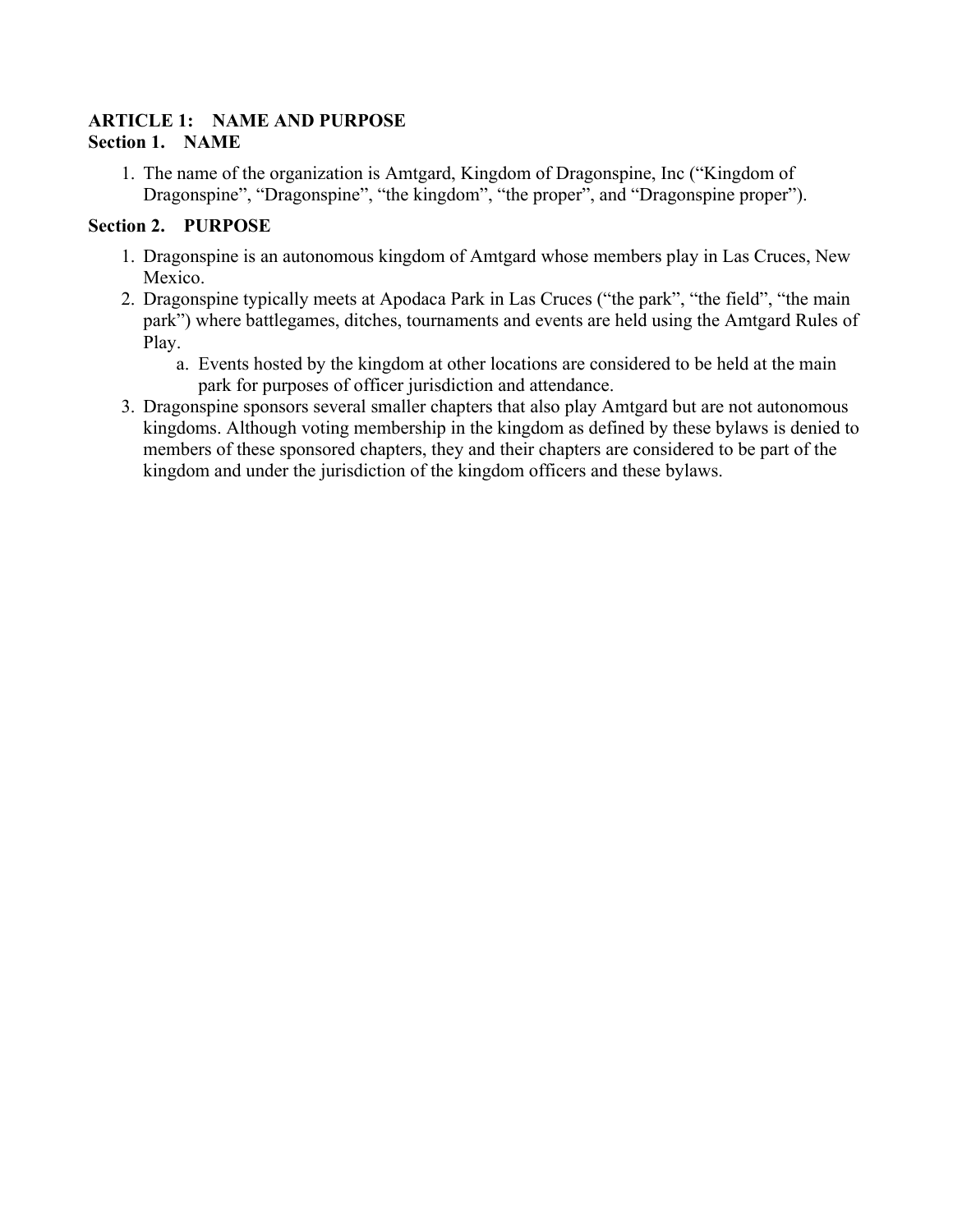#### <span id="page-4-0"></span>**ARTICLE II: MEMBERSHIP Section 1. TYPES OF MEMBERSHIP**

- 1. A **non-voting member** does not have to meet any attendance requirements and has not paid dues to the kingdom.
	- a. All members of all chapters sponsored by the kingdom are considered to be non-voting members of the kingdom.
- 2. A **voting member** (or "**dues-paid member"**) must (i) have a signed waiver on record in Dragonspine for at least six months, (ii) maintain membership in no other Amtgard chapters, (iii) be currently dues-paid in the Kingdom of Dragonspine, (iv) have no membership in other Amtgard chapters not sponsored by Dragonspine for the previous six months, and (v) be at least 14 years old.

# **Section 2. LIMITATIONS**

- 1. Membership is limited to persons who have signed a waiver and have their Amtgard records maintained exclusively in the Kingdom of Dragonspine.
- 2. Persons under the age of 18 may only join if their legal guardian signs a waiver for them.
- 3. No person under the age of 14 may be a member unless their parent or legal guardian has been present for at least four Amtgard functions and they have the permission of the Monarch.

# **Section 3. CREDITS**

- 1. All members who attend and play their class at an officially scheduled meeting or function shall gain one credit in that class.
	- a. If scheduled events preclude members from playing a class, they may still sign in as that class.
- 2. If serving as a reeve precludes members from playing a class, they may still sign in as that class.
- 3. Regular meetings occur once each week, usually on Saturday.
- 4. All members who attend and participate at an officially scheduled fighter practice event shall gain one-fourth of a Warrior credit.
	- a. Fighter practice occurs once each week, usually on Thursday.
- 5. Additional credits may be awarded at the discretion of the Monarch.
	- a. Additional credits are typically given for attendance at feasts or events in other Amtgard chapters.
- 6. Members may earn no more than seven credits per month.

# **Section 4. TERMINATION OF MEMBERSHIP**

- 1. A person whose membership becomes terminated is no longer a member of the kingdom.
- 2. Members may voluntarily terminate their own membership.
- 3. Membership is automatically terminated when a member begins maintaining their records in another Amtgard chapter not sponsored by the kingdom.
- 4. Members who have terminated their own membership voluntarily or through maintaining their records in another Amtgard chapter may restore their membership by communicating their intent to the Prime Minister and maintaining their records solely in the Kingdom of Dragonspine or one of its sponsored chapters.
- 5. A person's membership may be terminated by joint agreement of the Monarch, Prime Minister, and Guildmaster of Reeves.
	- a. Cases in which membership may be terminated include, but are not limited to, (i) repeated violations of the Amtgard Rules of Play, (ii) violent or dangerous behavior during game play, and (iii) criminal activity at Amtgard events.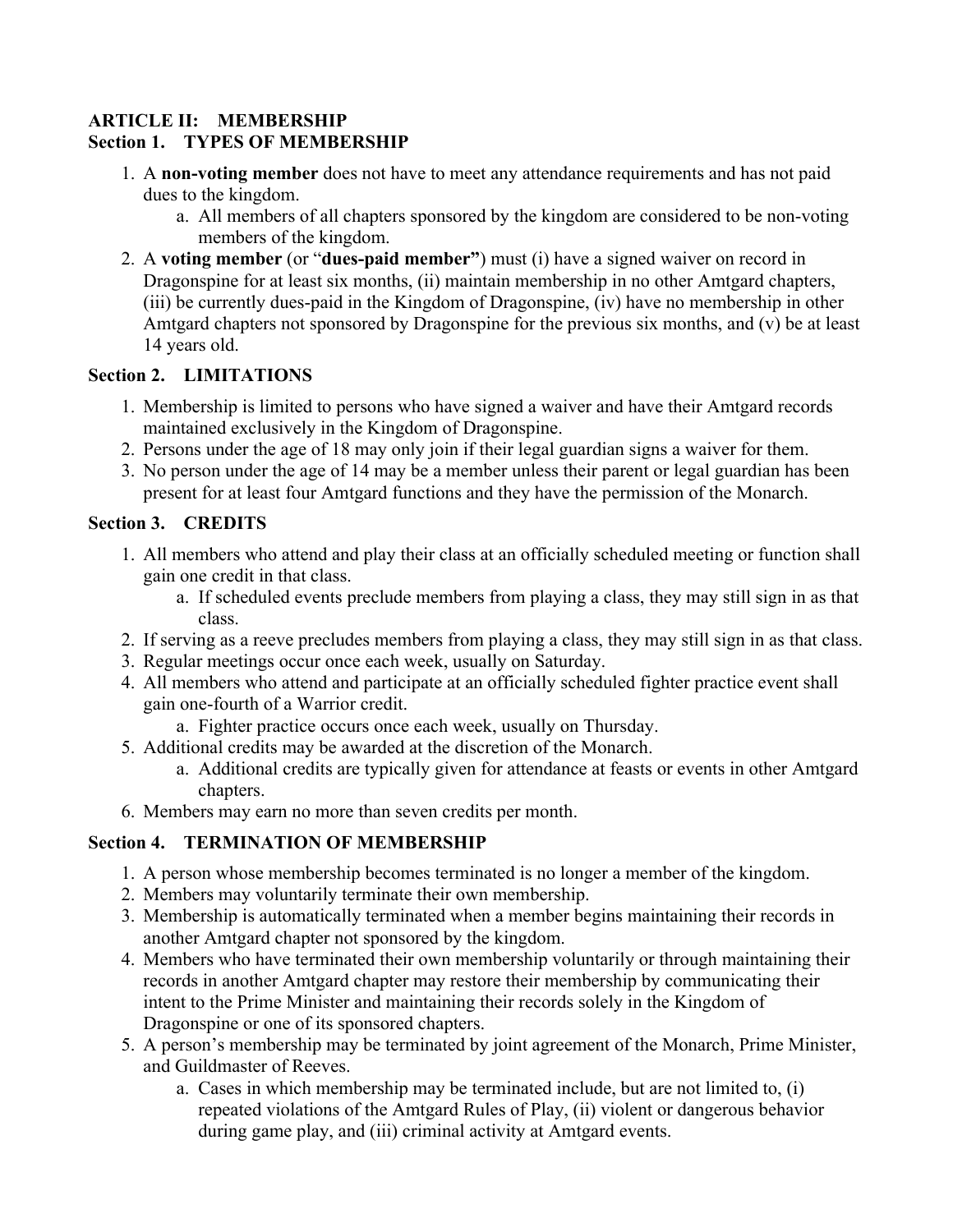- 6. Termination of membership may be temporary at the discretion of the Monarch.
- 7. A person whose membership has been terminated may appeal to the Althing, which may restore their membership by a 2/3 majority vote.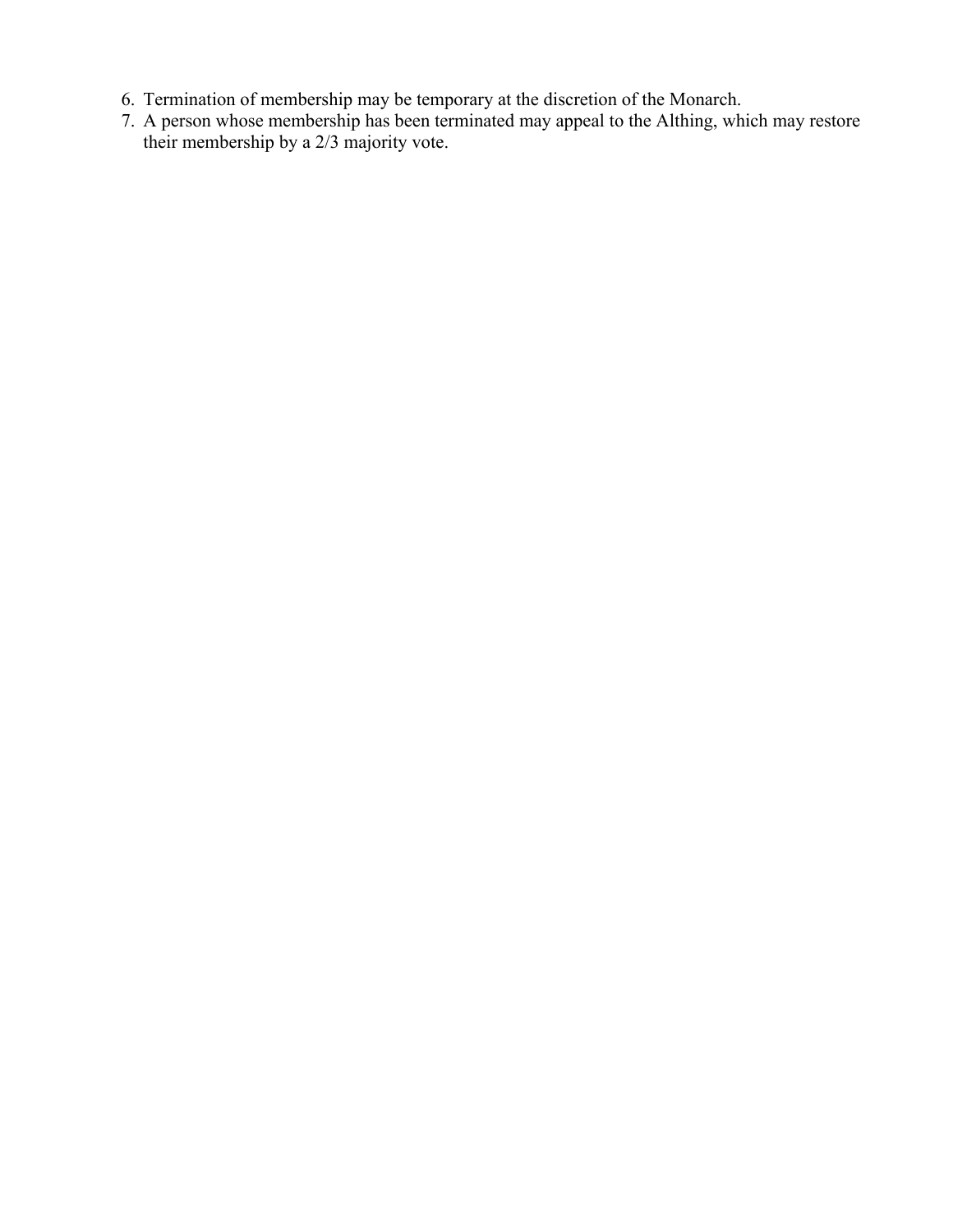#### <span id="page-6-0"></span>**ARTICLE III: OFFICES OF THE KINGDOM Section 1. GENERAL INFORMATION**

- 1. The offices of Monarch, Regent, Champion, Guildmaster of Reeves and Prime Minister are known collectively as "the Monarchy".
- 2. A complete term of office ("reign" for royalty, "term" for other officers) lasts six months.
- 3. All officers must be at least 18 years old.
- 4. No person may hold more than one of the offices of the kingdom at the same time.
- 5. All officers must be dues-paid members of the Kingdom of Dragonspine.
- 6. The Monarch and Regent are known collectively as "the Crown".
- 7. In the event that an officer does not attend regular meetings at the main park of Dragonspine for four weeks in a row or six weeks total, that officer shall descend from office.
	- a. An officer may ask the Althing to excuse absences resulting from special situations or time spent at other Amtgard functions.

# **Section 2. MONARCH**

- 1. The Monarch ("King", "Queen", "Emperor", "Empress", etc.) is the highest ranking official in the kingdom and is the chief executive officer.
- 2. The Monarch shall be elected during the Month of the Crown.
- 3. The Monarch presides over all official functions and ceremonies.
	- a. The exceptions are the Board of Directors, which is presided over by the President of the Board and the Guild of Knights, which is presided over by the Guildmaster of Knights.
- 4. The Monarch represents the kingdom to the rest of Amtgard.
- 5. The Monarch shall have the power to break all ties in all elections and Althings.
	- a. The exceptions include situations in which the Monarch is a candidate in the election, in which case the Prime Minister breaks the tie, or the election is for the Guildmaster of Knights, in which case the knights shall decide how to break the tie.
- 6. If the Monarch and the Prime Minister are both involved in the election as candidates, the power to break ties falls to the next highest uninvolved person in the Order of Precedence.
- 7. The Monarch may never receive any orders, titles, masterhoods or knighthoods while in office.
- 8. The Monarch may bestow any order, masterhood, title, or knighthood to any member of the Kingdom of Dragonspine or its sponsored chapters.
	- a. The Monarch may create and bestow new orders, masterhoods and titles.
- 9. A Monarch may never bestow orders, masterhoods, titles or knighthoods to members of another kingdom or its sponsored chapters without the consent of that kingdom's Monarch.
- 10.The Monarch is not required to pay any fees and is considered to be a dues-paid member while in office, and any dues already paid by the Monarch shall resume after the Monarch leaves offices.
- 11.The Monarch shall hold an automatic seat on the Board of Directors.
- 12.Should the position of Monarch become empty, the Regent shall assume the office of pro-tem Monarch for the remainder of the term of office. *(See Note 1.)*
- 13.No person may hold the office of Monarch for more than two consecutive terms.

# **Section 3. REGENT**

- 1. The Regent ("Prince Regent", "Princess Regent", "Prince Consort", "Princess Consort", "Prince", "Princess", etc.) is the second-highest ranking official in the kingdom and is the chief arts and sciences officer.
- 2. The Regent shall be elected during the Month of the Crown.
- 3. The Regent shall ascend to the position of pro-tem Monarch should the position of Monarch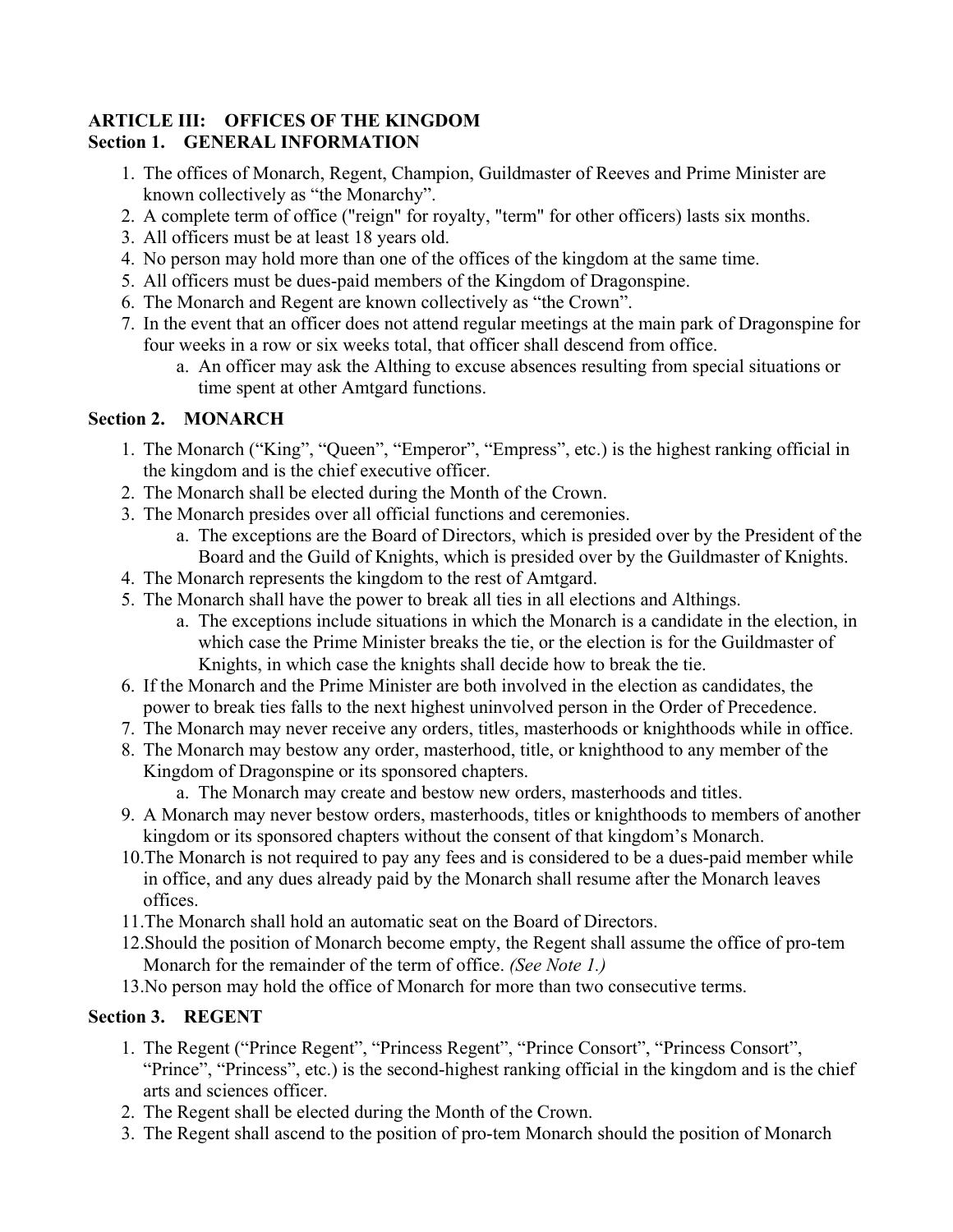become empty.

- 4. The Regent shall lead and be responsible for the College of Arts and Sciences and its weekly meetings ("Collegium").
	- a. The College of Arts and Sciences typically meets on Tuesday.
- 5. The Regent shall be in charge of the coronation and midreign events.
- 6. The Regent may bestow certain orders on any member of the Kingdom of Dragonspine and its sponsored chapters.
	- a. The Regent may only grant Orders of the Rose, Lion, Owl, Dragon, Garber and Façade.
- 7. The Regent may create and bestow new orders in keeping with the duties of the Regent.
- 8. The Regent is not required to pay any fees and is considered to be a dues-paid member while in office, and any dues already paid by the Regent shall resume after the Regent leaves offices.
- 9. Should the position of Regent become empty, the Monarch must appoint a dues-paid member as pro-tem Regent for the remainder of the term of office.
- 10.No person may hold the office of Regent for more than two consecutive terms.

# **Section 4. CHAMPION**

*(See Note 2.)*

- 1. The Champion is the third-highest ranking official in the kingdom and is the chief safety officer.
- 2. The Champion shall be the winner of the Champion's Tourney held during the Month of the Crown.
- 3. The Champion shall uphold the honor of the Crown and the Kingdom.
- 4. The Champion shall organize battlegames and ditches on days when no predetermined scenarios are scheduled.
- 5. The Champion is responsible for ensuring that all battlegames and battlefield equipment are legal and safe according to the Amtgard Rules of Play.
	- a. The Champion may remove people or equipment from the field to ensure safety.
- 6. The Champion shall maintain the kingdom's lost and found.
- 7. The Champion shall inspect all field equipment in use in the kingdom on a monthly basis.
	- a. Monthly equipment checks shall be scheduled and announced ahead of time and shall be conducted in a public manner.
- 8. The Champion shall maintain a supply of loaner weapons for use by new members.
- 9. Should the position of Champion become empty, the Monarch must appoint a dues-paid member as pro-tem Champion for the remainder of the term of office.

# **Section 5. PRIME MINISTER**

# *(See Note 2.)*

- 1. The Prime Minister is the fourth-highest ranking official in the kingdom and is the secretarytreasurer of the kingdom.
- 2. The Prime Minister shall be elected three months after the coronation of the Monarch.
	- a. Candidates for Prime Minister must pass a reeves test with a score of 75% or better and a Corpora test with a score of 70% or better. These tests must be taken at or after the most recent Crown Qualifications.
- 3. The Prime Minister must have regular and reliable access to a computer and the Internet.
- 4. All kingdom elections shall be conducted by the Prime Minister, except (i) Prime Minister and Board elections, which shall be conducted by the Guildmaster of Reeves; (ii) the Circle of Knights, which shall conduct its own elections; and (iii) elections in which the Prime Minister is involved as a candidate, which shall be conducted by the Guildmaster of Reeves.
- 5. The Prime Minister is responsible for maintaining accurate and current records of all members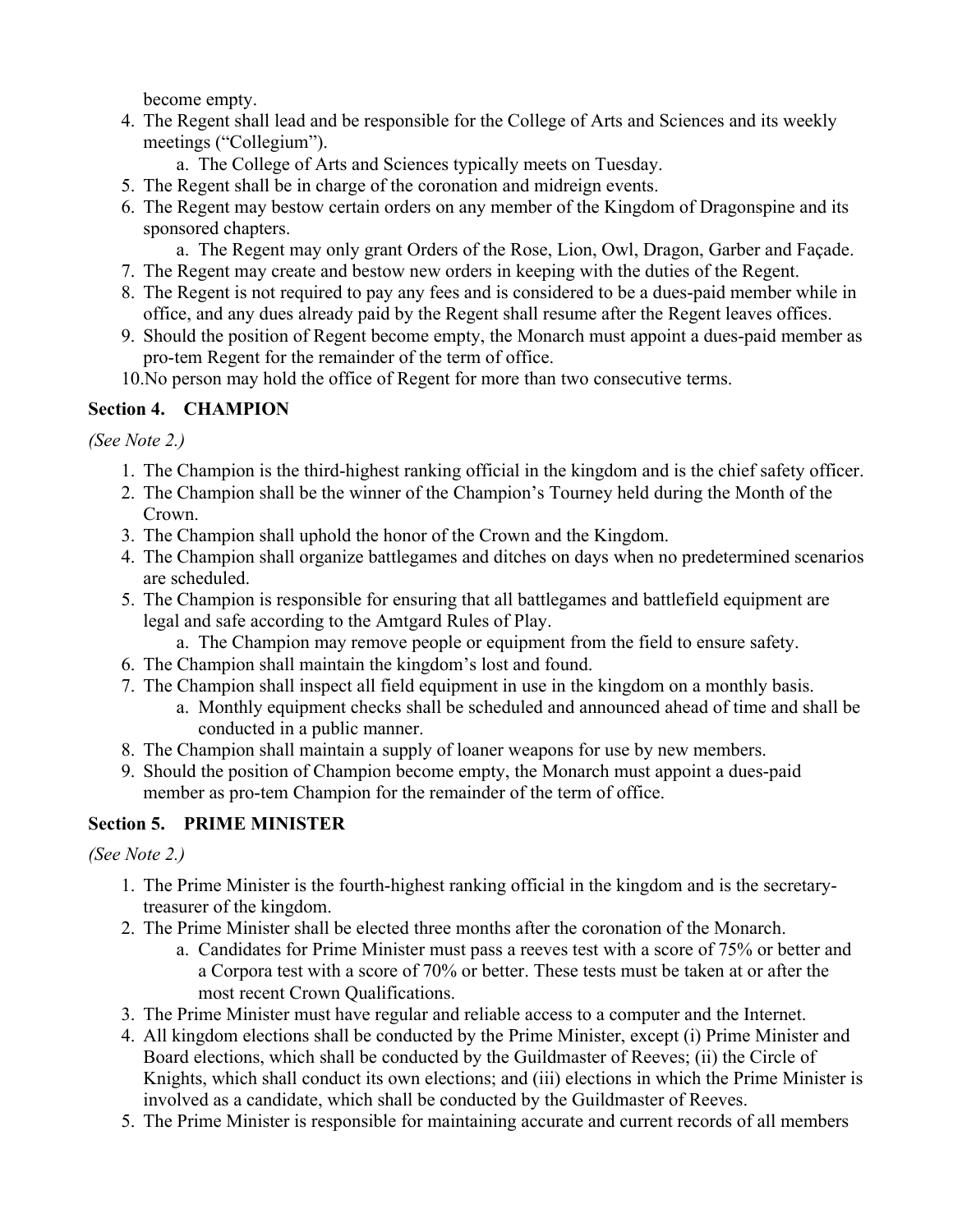of the kingdom.

a. The hard copy of the records shall be called the Book of the Living.

- 6. Each member's records shall include their (i) credits, (ii) dues-paid status. (iii), orders, masterhoods, titles and knighthoods, (iv) waiver information, (v) name, phone number and address, (vi) emergency contact information and (vii) persona information.
- 7. An online version of the records shall be maintained and kept current to include all members' (i) credits, (ii) dues-paid status, and (iii) orders, masterhoods, titles and knighthoods.
- 8. The records must be updated on a weekly basis.
- 9. Records that have not been updated in the last six months shall be stored separately in the Book of the Dead.
- 10.The Prime Minister is responsible for maintaining the kingdom treasury, and for maintaining accurate and current records thereof.
	- a. Records of the treasury shall include detailed, clear, current and accurate information concerning (i) kingdom income, (ii) kingdom expenditures, (iii) current kingdom funds, and (iv) receipts for all expenditures.
- 11.An accurate and current financial report must be provided by the Prime Minister for publication in every kingdom newsletter
- 12.The Prime Minister must provide an accurate and current monthly report to the Treasurer of the Board of Directors.
- 13.The Prime Minister shall collect all dues and fees.
- 14.The Prime Minister shall maintain accurate and current records of all kingdom contractual obligations.
- 15.The Prime Minister shall be responsible for providing kingdom members with copies of the club's publications, including (i) rulebooks, (ii) the Corpora of Bylaws, (iii) newsletters, (iv) all supplements to the rulebook or Corpora, and (v) any other applicable publications.
	- a. A fee may be charged for these publications to cover the cost of their production.
- 16.The Prime Minister shall hold an automatic seat on the Board of Directors.
- 17.Upon being elected, the Prime Minister shall assume financial responsibility for the treasury by signing a contract with the kingdom stating said responsibility.
	- a. Should funds in the treasury go missing and the Prime Minister is found to be responsible, the Prime Minister will be required to make amends for those funds and may be subject to legal action.
- 18.Should the position of Prime Minister become empty, the Guildmaster of Reeves shall conduct a new election to elect a pro-tem Prime Minister.

# **Section 6. GUILDMASTER OF REEVES**

- 1. The Guildmaster of Reeves ("GMR") is the fifth-highest ranking official in the kingdom and is the chief rules officer.
- 2. The Guildmaster shall be elected during the Month of the Crown.
- 3. The Guildmaster of Reeves shall work with the Monarch and the Champion to ensure that the rules are applied accurately and fairly.
- 4. The Guildmaster of Reeves shall work with the Champion to ensure that all battlefield equipment is legal and safe according to the Amtgard Rules of Play.
	- a. The Guildmaster of Reeves may remove people or equipment from the field to ensure safety.
- 5. The Guildmaster of Reeves shall ensure that there are an appropriate number of reeves at any local chapter event and that the conduct of those reeves is competent and fair.
- 6. Prime Minister elections shall be conducted by the Guildmaster of Reeves.
- 7. The Weaponmaster Tournament shall be conducted by the Guildmaster of Reeves.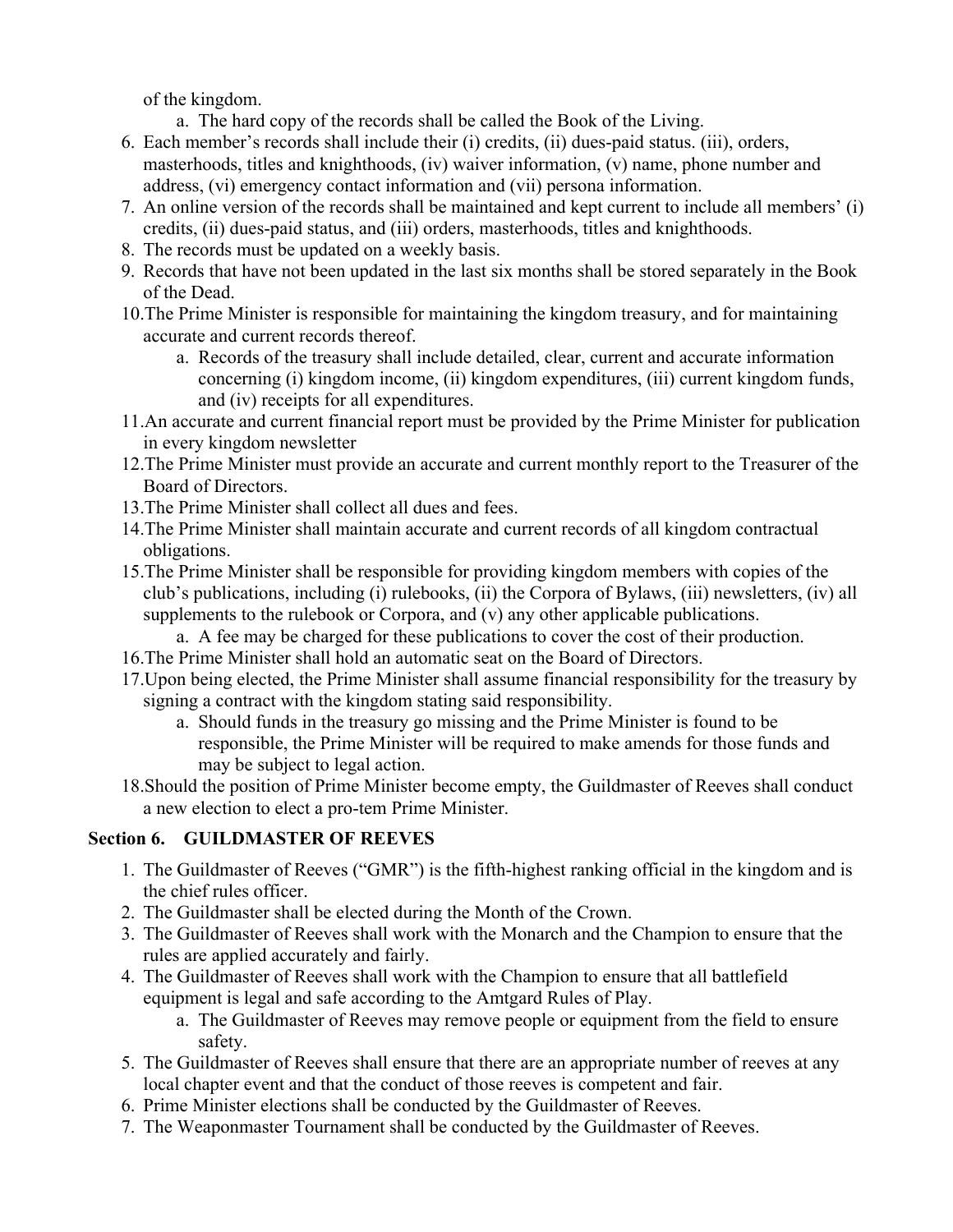- a. The Weaponmaster Tournament shall take place no more than three months after coronation, and shall otherwise be run according to the guidelines set forth for the Fighting Events of Crown Qualifications.
- 8. The Guildmaster of Reeves must make reeve and Corpora tests available from three weeks prior to any election until the election itself, except for Board elections, and may make the tests available at other times on an individual basis.
	- a. The reeve test must be written so that someone familiar with the Amtgard Rules of Play can pass the test with a score of 75% or greater.
- 9. The Corpora test must be written so that someone familiar with this Corpora can pass the test with a score of 70% or greater.
- 10.Both tests shall consist of twenty-five questions each.
- 11.Someone may take three different versions of each test, one of which may be verbal, until they are considered to have failed the tests for purposes of running for an office that requires passing scores on each test.
- 12.If the Guildmaster of Reeves is running for an office, then the tests will be administered by another member of the Reeves guild, selected by the majority of the guild.
- 13.The Guildmaster of Reeves may be dismissed by a joint decision of the Monarch and the Prime Minister, or a two-thirds decision of the dues-paid members of the Reeves Guild who have earned reeve credits within the past six months.
- 14.Should the position of Guildmaster of Reeves become empty, the dues-paid members of the Reeves Guild who have earned reeve credits within the past six months shall elect a pro-tem Guildmaster of Reeves.

#### **Section 7. ORDER OF PRECEDENCE**

- 1. The Order of Precedence in the kingdom is Monarch, Regent, Champion, Prime Minister, and the Guildmaster of Reeves.
- 2. The Order of Precedence exists to determine which person is in charge of events on any given meeting of Amtgard in Dragonspine.
- 3. The Order of Precedence does not allow an officer to assume the duties of an office that is higher than their station, and only allows them to take charge in order to ensure that events proceed in a smooth and orderly fashion.

#### **Notes**

Note 1: This Section has been affected by amendment V.

Note 2: This Clause has been affected by amendment III.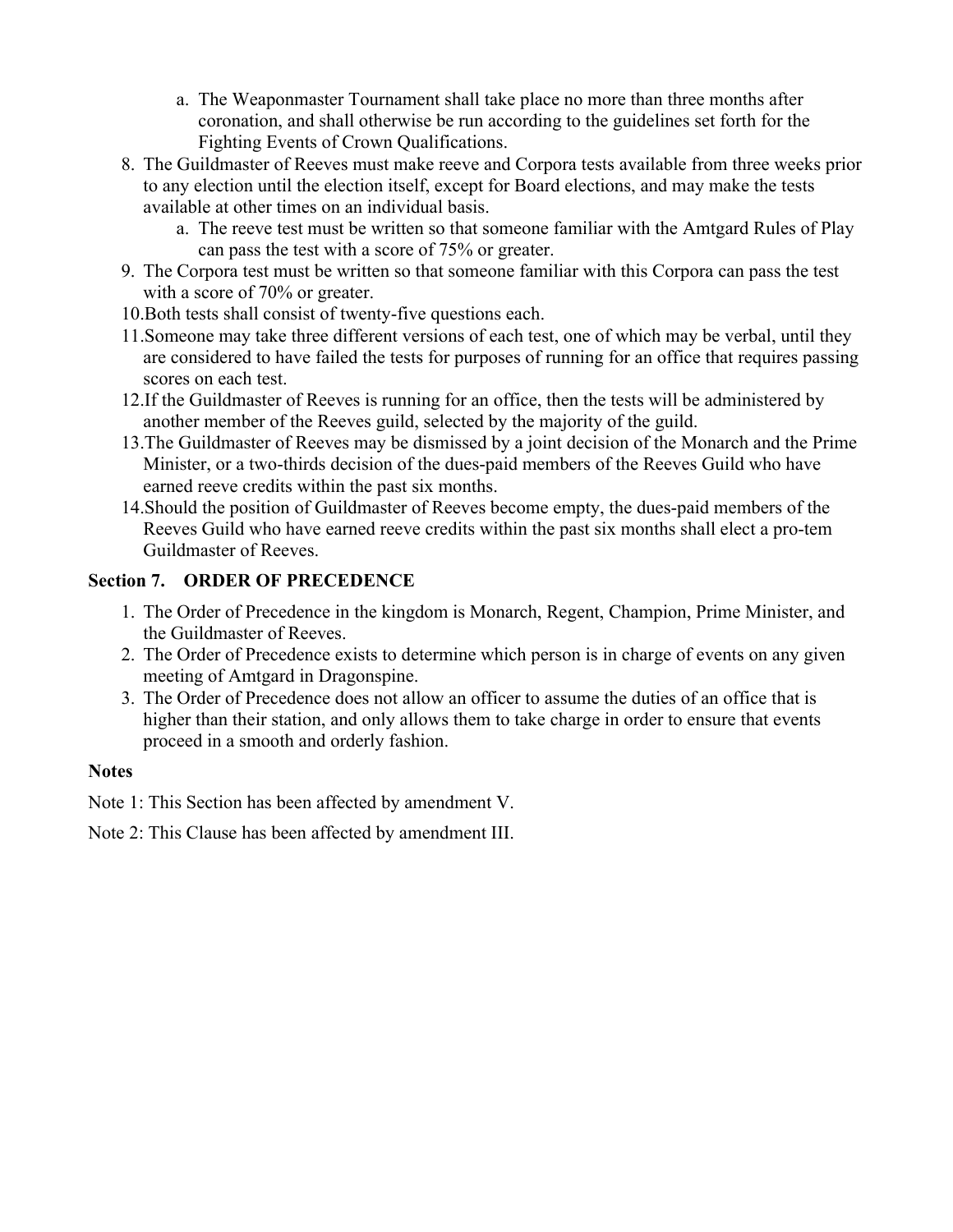#### <span id="page-10-0"></span>**ARTICLE IV: OTHER POSITIONS Section 1. GENERAL INFORMATION**

- 1. A position is an office not listed in the Order of Precedence.
- 2. Except where noted, the positions listed here have no age requirement.
- 3. A person may hold multiple positions.
- 4. All persons holding positions must be members of the kingdom.

#### **Section 2. HEIR APPARENT**

- 1. Heir Apparent ("Prince", "Princess") exists to provide a position for members under the age of 18 to run for during the Crown Qualification process.
- 2. The Heir Apparent must be under 18 years of age at the beginning of their term in office.
- 3. The Heir Apparent should (i) assist the Regent in planning feasts, (ii) assist the Champion in conducting at least one monthly equipment check, (iii) serve as a reeve in at least two battlegames and (iv) assist the Prime Minister and Scribe in producing and distributing newsletters.
- 4. The Heir Apparent may bestow orders with the permission of the Monarch.
- 5. The Heir Apparent may be removed by joint agreement of the Monarch and Regent.
- 6. The position of Heir Apparent may be left vacant.

#### **Section 3. REEVES GUILD**

- 1. Any member who has passed the reeves test during or since the previous Month of the Crown with a score of 75% or higher is part of the Reeves Guild.
	- a. The previous Guildmaster of Reeves is exempt from the test requirement.
- 2. Reeves oversee and help run ("reeve", "reeving") battlegames and tournaments that they are not taking part in.
- 3. While reeving, Reeves may (i) adjust teams to balance battlegames, (ii) call whether a hit on a person is valid or not, (iii) take unsafe people or equipment off the battlefield, (iv) take time off a person's death if they died well, (v) remove a person who persistently causes problems, and (vi) declare the end of a game if play is stagnating.
- 4. While reeving, a Reeve is responsible for (i) ensuring that the games are safe for participants and bystanders, (ii) helping participants understand the game, (iii) ensuring that the quality of play is honest and in keeping with the spirit of the rules, and (iv) making sure that play remains within a reasonable area, and (v) retrieving discarded equipment fairly.

# **Section 4. CAPTAIN OF THE ROYAL GUARD**

- 1. The Captain of the Royal Guard ("Captain of the Guard") is in charge of security at all kingdom events.
	- a. Violations of federal, state, county, city, or municipal law ("mundane law") should be handled by contacting the proper authorities.
- 2. In conjunction with the Champion, the Captain of the Guard shall ensure that the Monarch is properly defended.
- 3. The Captain of the Guard shall share duties with the Champion in carrying out the policies of the Crown.
- 4. The Captain of the Guard is appointed and dismissed at the option of the Monarch.
- 5. The Captain of the Guard must be at least 18 years old.

# **Section 5. ROYAL GUARD**

1. The Royal Guard ("the Guard") shall defend the Crown and assist the Captain of the Guard.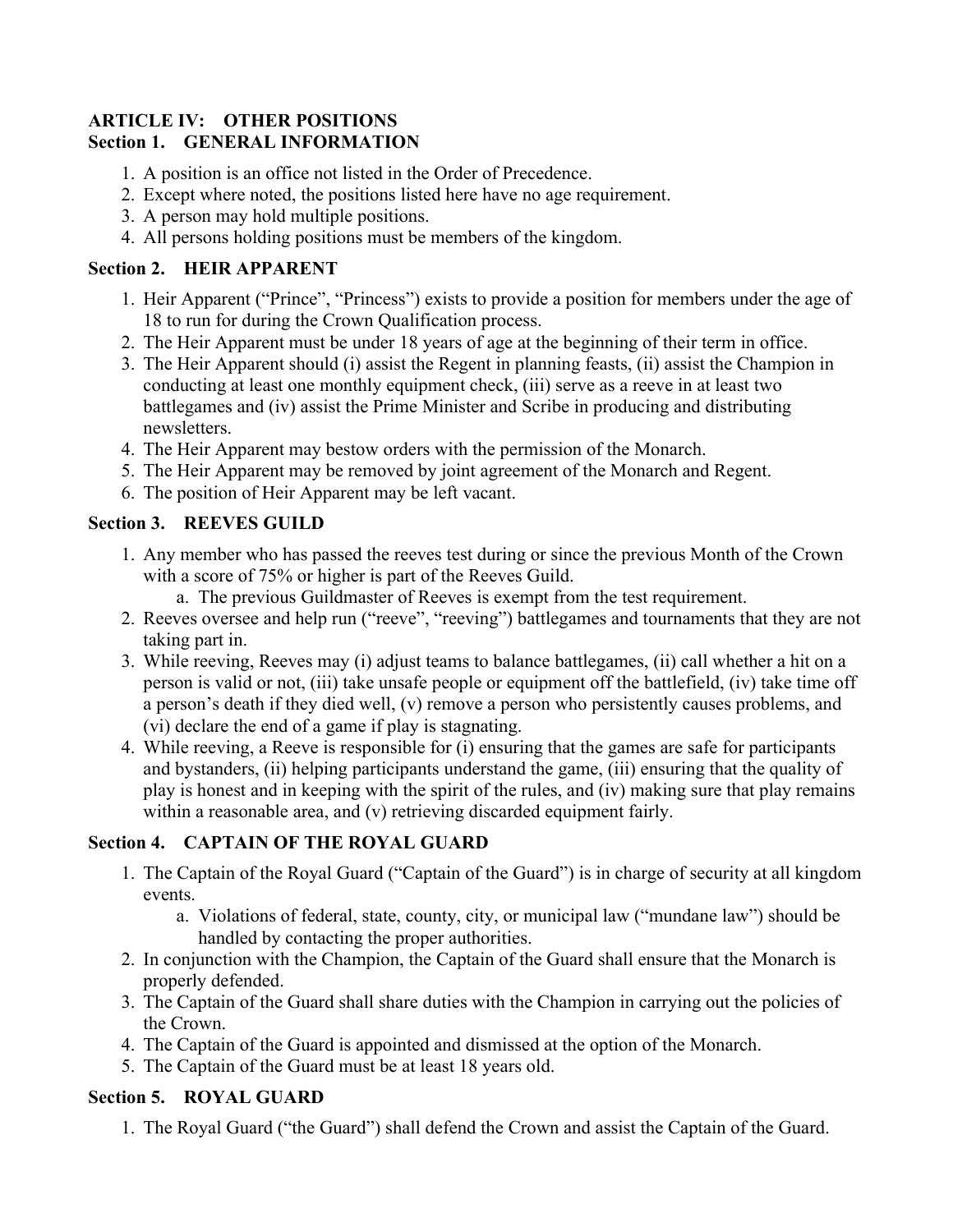- 2. The Monarch may appoint and dismiss the guard at will.
- 3. There may be no more than ten members of the guard.

# **Section 6. REGENT'S DEFENDER**

- 1. The Regent's Defender ("Defender") shall defend and serve the Regent.
- 2. The Regent may appoint and dismiss the Regent's Defender at will.

# **Section 7. CIRCLE OF KNIGHTS**

- 1. The Circle of Knights shall consist of all knights who are members of Dragonspine or its sponsored chapters.
- 2. The Circle of Knights shall elect a Guildmaster during the crown elections.
- 3. The Guildmaster of Knights ("GMK") is responsible for hosting meetings of the Circle of Knights.
	- a. The Monarch may be invited to these meetings if the Monarch is not a knight.
- 4. The Guildmaster of Knights shall conduct votes of the knights of the kingdom to determine whether candidates for knighthood have the support of the Circle of Knights.
- 5. The Circle of Knights shall set its own standards to determine who among them may vote.

# **Section 8. GUILDMASTER OF SMITHS**

- 1. The Guildmaster of Smiths is responsible for running demonstrations ("demos") of Amtgard and Dragonspine at community events such as schools, movies and Renaissance Faires.
	- a. The Monarch should appoint an autocrat for larger functions.
- 2. The Guildmaster of Smiths should inform the Monarch when someone should be considered for an Order of the Smith for sponsoring a minor Amtgard event, sponsoring an demo, or for other comparable service to the kingdom.
- 3. The Monarch may appoint and dismiss the Guildmaster of Smiths at will.

# **Section 9. GUILDMASTER OF GARBERS**

- 1. The Guildmaster of Garbers is responsible for taking charge of special garbing projects set forth by the Crown.
- 2. The Guildmaster of Garbers shall help members of the kingdom learn to make their own garb.
- 3. The Guildmaster of Garbers should inform the Crown when someone should be considered for an Order of the Garber for making especially nice garb.
- 4. The Regent may appoint and dismiss the Guildmaster of Garbers at will.

# **Section 10. GUILDMASTER OF ENGINEERS**

- 1. The Guildmaster of Engineers is responsible for taking charge of special engineering projects set forth by the Crown.
- 2. The Guildmaster of Engineers shall work in conjunction with the Champion to help members of the kingdom learn how to make safe weapons.
- 3. The Guildmaster of Engineers should inform the Crown when someone should be considered for an Order of the Owl for making especially nice equipment.
- 4. The Regent may appoint and dismiss the Guildmaster of Engineers at will.

# **Section 11. CLASS GUILDMASTERS**

- 1. The guilds of squires, pages, and artisans and all fighting classes have a Guildmaster.
- 2. Guildmasters are responsible for (i) keeping the members of the guild following the proper rules of their class; (ii) monitoring their class and present ideas for improvement and solutions to problems to the Monarch, Guildmaster of Reeves, and the Althing; (iii) helping new people to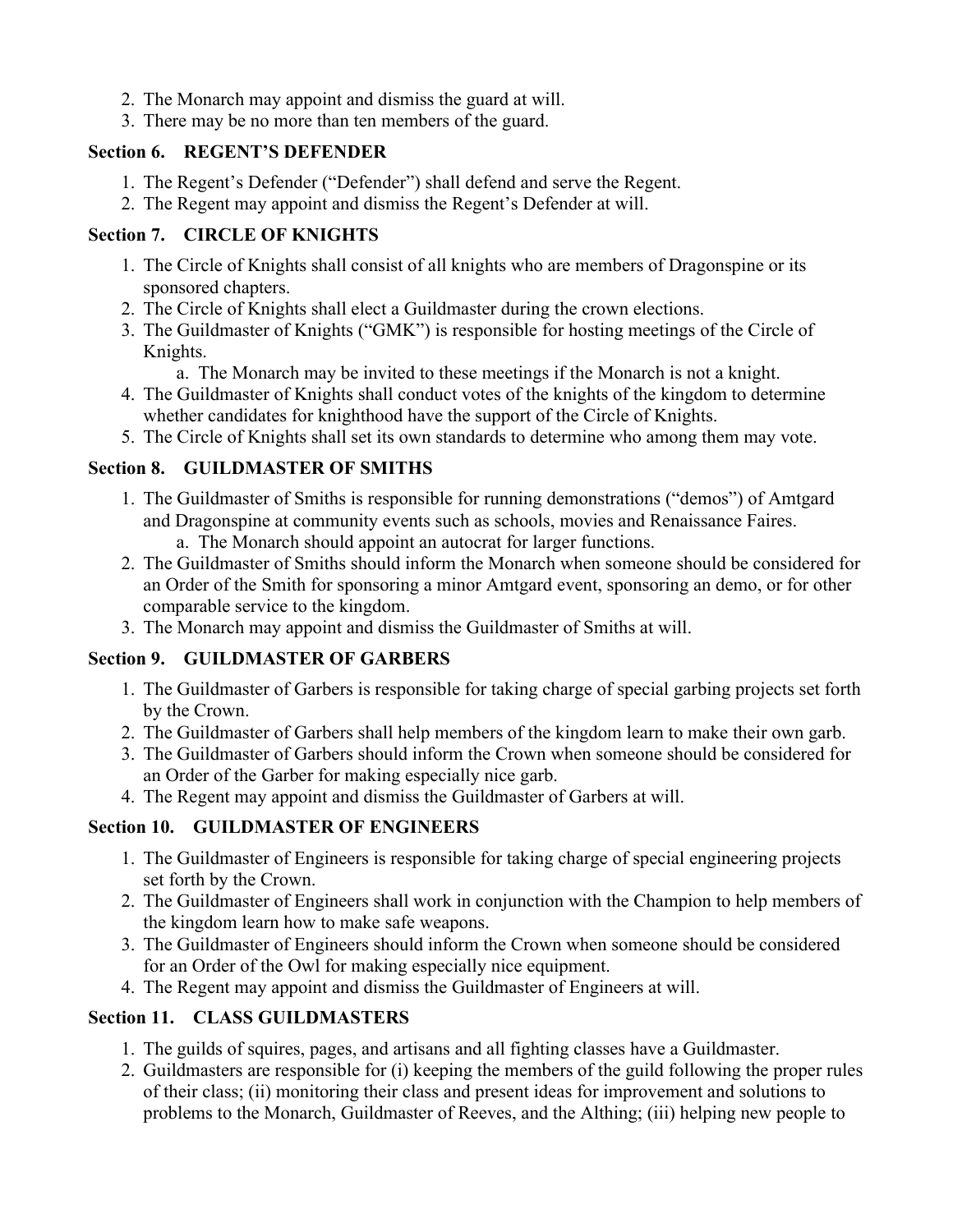learn to play the rules of their class; (iv) encouraging garb and equipment applicable to their class; (iv) making recommendations to the Monarch for candidates for masterhood of their class; and (v) maintaining a supply of equipment for their class for new members of the kingdom to use.

- 3. The Guildmaster of Warriors is responsible for running fighter practice.
- 4. Guildmaster are chosen during crown elections by all members of a guild who are dues-paid and have earned at least one credit in the guild's class in the past six months or are a master in the guild.
- 5. Only guild members who can vote in their guild may become the Guildmaster.
- 6. A Guildmaster may be removed by a two-thirds vote of their guild or by joint agreement of the Monarch and Prime Minister.

#### **Section 12. SCRIBE**

- 1. The Scribe shall keep minutes of all Althings and ensure the production of a newsletter at least once every two months.
	- a. For each newsletter, the Scribe shall request (i) letters to the populace from all members of the Monarchy, (ii) a kingdom budget report from the Prime Minister, (iii) letters from other kingdom officials who wish to write them, and (iv) literature and contributions from the populace.
- 2. The Scribe shall work with the Monarchy to maintain a yearly calendar of events.
- 3. The Monarch may appoint and dismiss the Scribe at will.

# **Section 13. CIRCLE OF STEEL**

- 1. The Circle of Steel shall consist of representatives of all fighting companies (as defined in the Amtgard Rules of Play) with three or more members in the kingdom.
- 2. The Circle of Steel shall organize and orchestrate all company-related activities within the kingdom.
- 3. The Circle of Steel may elect a guildmaster during crown elections to represent their circle.

# **Section 14. COURT HERALD**

- 1. The Court Herald ("Herald") is responsible for all announcements of the Crown.
- 2. The Herald shall announce all persons coming before the Crown when court is being held.
- 3. The Herald shall maintain records of all heraldry belonging to kingdom members, companies, and households and work with the Monarchy to protect the heraldic rights of all members.
- 4. The Monarch may appoint and dismiss the Herald at will.

# **Section 15. OTHER ARTS AND SCIENCES GUILDMASTERS**

- 1. The Regent may appoint other Arts and Sciences guildmasters.
- 2. Other guilds that may have guildmasters include, but are not limited to, Arts, Literature, Minstrels, Theatre, Gladiators and Sages.
- 3. Guildmasters are responsible for encouraging the interest, growth, and application of their particular discipline in the kingdom.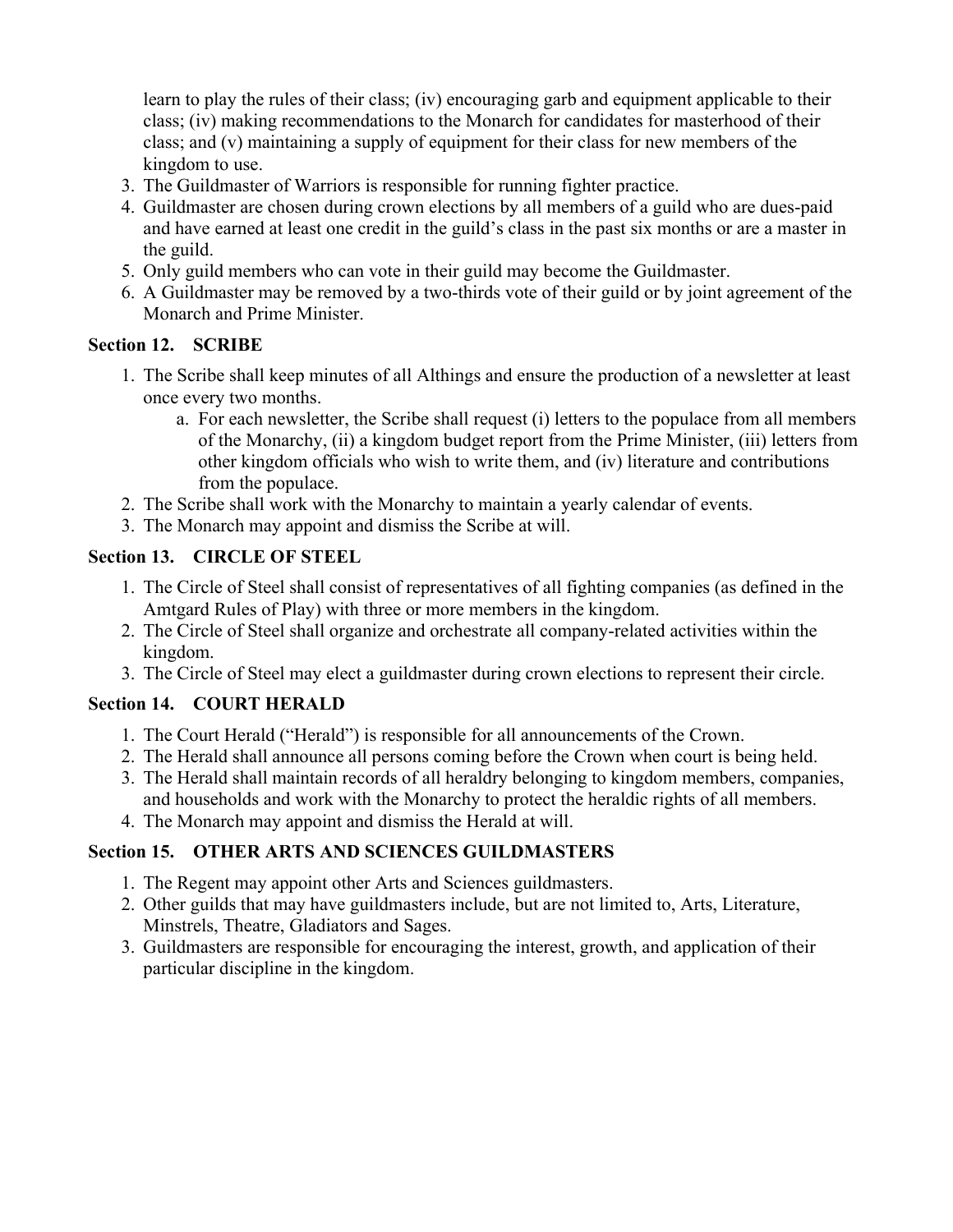#### <span id="page-13-0"></span>**ARTICLE V: GOVERNMENT Section 1. ELECTIONS**

- 1. Elections shall be conducted by the Prime Minister, except (i) when the Prime Minister is involved as a candidate, (ii) in the case of the Prime Minister or Board elections, in which case elections shall be conducted by the Guildmaster of Reeves, and (iii) in the case of the Circle of Knights, which shall conduct its own elections.
- 2. Candidates in any election for a kingdom office or the Board of Directors must declare their intent to run publicly and to the managing election officer at least two weeks prior to the election.

A person may only declare for one of the offices of the Monarchy.

- 3. The winner of any election requires a simple plurality vote.
- 4. A 'no confidence option' must be available in all elections.
	- a. To pass a vote of confidence, a candidate must receive more votes than a 'no confidence' option and any other candidates.
- 5. If a candidate loses a vote of confidence, the office shall be filled by a pro-tem officer as per these bylaws.
- 6. If nobody is qualified to run for office, an Althing shall be held to appoint pro-tem officers.
- 7. Only dues-paid members may vote in an election.
	- a. A member's dues must be paid at least one week prior to the election.
- 8. A member must have signed in on at least twelve full-credit regular meeting days during the previous six months in order to vote.
- 9. Proxy votes may be used provided that (i) the member meets the normal voting criteria, (ii) the vote is in a sealed and signed envelope with the voter's name on the outside, and (iii) the vote is submitted prior to the closing of the polls.
	- a. A proxy vote may be delivered by a third party provided that the third party is not running for an office that is on the current ballot.
- 10.If more than one vote is submitted from the same person, then all votes from that person are null and void.
- 11.Proxy votes may be e-mailed to the Prime Minister no later than twenty-four hours before the closing of the polls.
- 12.Write-in candidates are not permitted.
- 13.All candidates for office may appoint a representative to witness the counting of the votes.

14.The Monarch shall have the power to break ties as detailed under the powers of the Monarch.

# **Section 2. IMPEACHMENT**

- 1. Officers of the kingdom may be removed from office ("impeached") for criminal actions or dereliction of duty.
- 2. An officer of the kingdom may be impeached by presenting a petition signed by at least 20% of the dues-paid members of the chapter to the Althing and a two-thirds vote of the Althing.
- 3. An impeachment may be overruled by joint agreement of the Monarch and the Prime Minister.

# **Section 3. THE ALTHING**

1. The Althing is a public meeting open to all members of the kingdom to (i) discuss and enact rules changes with a two-thirds vote, (ii) revise and update the Corpora with a two-thirds vote, (iii) discuss and vote upon major expenditures of the kingdom treasury, (iv) discuss and vote on the future of the kingdom, (v) vote on approving the adoption and promotion of sponsored chapters, (vi) vote on restoring the membership status of a terminated member and (vii) discuss and vote on kingdom policy.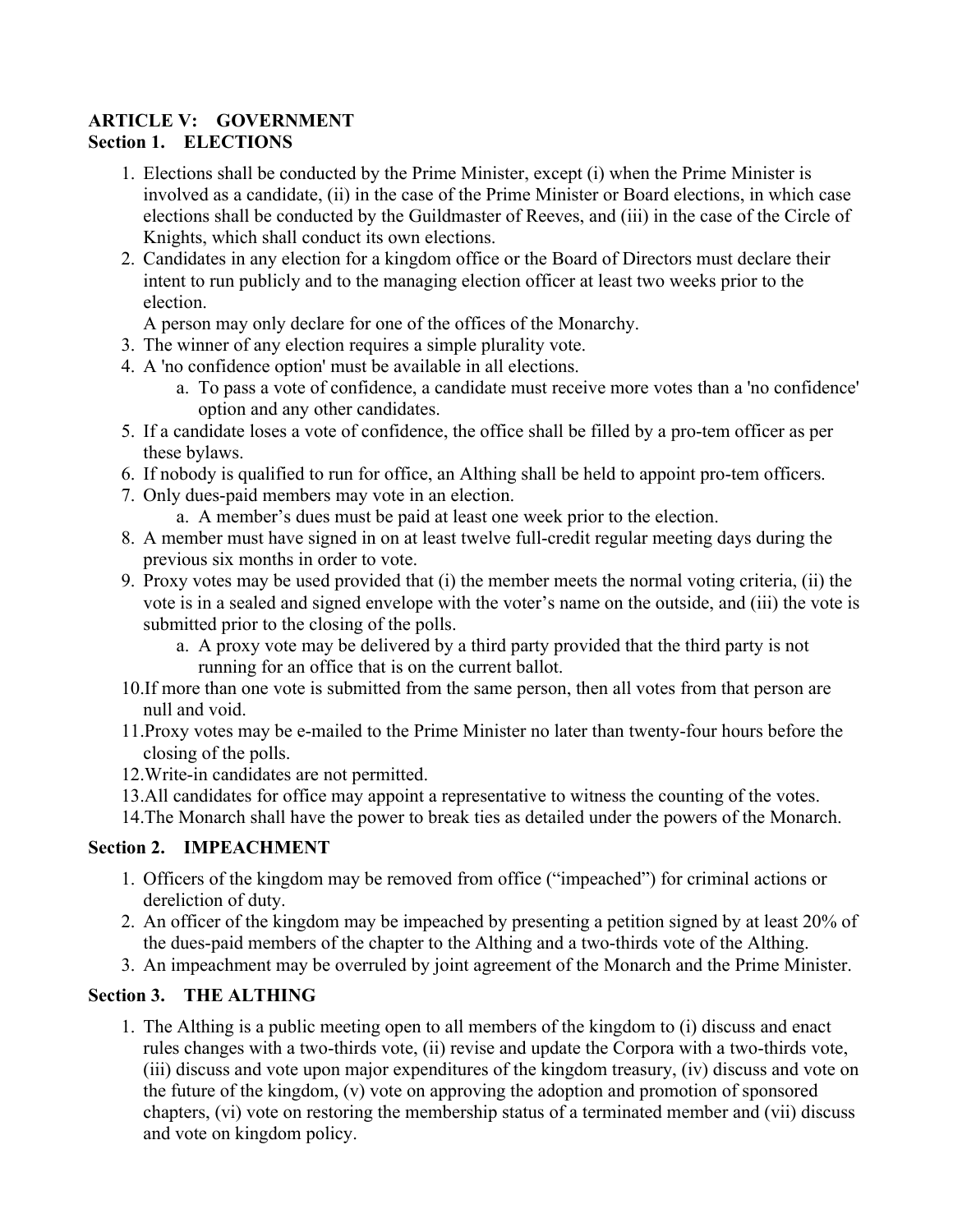- 2. An Althing shall be scheduled and held ("called") at least once a month, but may be canceled by the Monarch if there is a lack of interest.
	- a. The Althing may not be canceled if a petition for impeachment is being presented.
- 3. The Althing may not be canceled if the Monarch and Prime Minister have exercised their power to temporarily amend the Rules of Play or the Corpora, and must be held either to ratify their decision in accordance with amendent or rules changes procedures, or to let their decision expire.
- 4. The Monarch shall preside over and call all Althings.
	- a. If the Monarch cannot attend, the Regent may preside over an Althing with the permission of the Monarch.
- 5. If a petition to impeach the Monarch is being presented, another member of the Monarchy shall preside over the Althing according to the Order of Precedence.
- 6. Anyone may attend, but only dues-paid members may vote.
- 7. Althing rules of order may be set down by the Monarch and shall be enforced by the Champion.
- 8. Unless stated otherwise in these bylaws, an Althing vote passes if it musters 50% plus one of those voting.

# **Section 4. CHANGING THE RULES OF PLAY AND THE CORPORA**

*(See Note 2.)*

- 1. Changing of the Amtgard Rules of Play requires a two-thirds vote of the Althing. a. All members may vote on changing the rules regardless of their dues-paid status.
- 2. Changes shall be published in the newsletter, added to the rulebook as a supplement, and made available to all members.
- 3. Changes to the Amtgard Rules of Play only apply in Dragonspine. Amtgard-wide changes require a three-quarters vote of all kingdoms in Amtgard, and are binding upon Dragonspine and all its sponsored chapters.
- 4. Amending the Corpora requires a two-thirds vote of the Althing.
	- a. Changes to the Corpora shall be published in the newsletter, included in the Corpora as Amendments, and made available to all members.
- 5. Any decision agreed upon by the Monarch and Prime Minister is considered to be part of the bylaws or the Rules of Play until the next Althing.
	- a. Temporary rulings should be announced and published in the newsletter.
- 6. If a temporary ruling is issued, an Althing must immediately be scheduled.
- 7. Only the Althing or the Monarch and Prime Minister can change, add to, or delete from the Corpora and the Rules of Play, and only the Althing can make a permanent change.

# **Section 5. DUES AND POLICIES OF THE TREASURY**

- 1. The treasury shall consist of all funds owned by Amtgard, Kingdom of Dragonspine, Inc.
- 2. Dues are \$6 every six months. *(See Note 1.)*
	- a. Paying dues entitles a member to a copy of each newsletter.
- 3. Receipts given for paying dues shall display the time period covered by the dues.
- 4. Receipts shall be given for all income and expenditures.
- 5. The Monarch and the Prime Minister may each spend up to 10% of the treasury each month in order to run the kingdom.
	- a. Receipts must be provided for all expenditures of the treasury.
- 6. Larger expenditures require the approval of the Althing.

#### **Notes**

Note 1: This Clause has been affected by amendment I.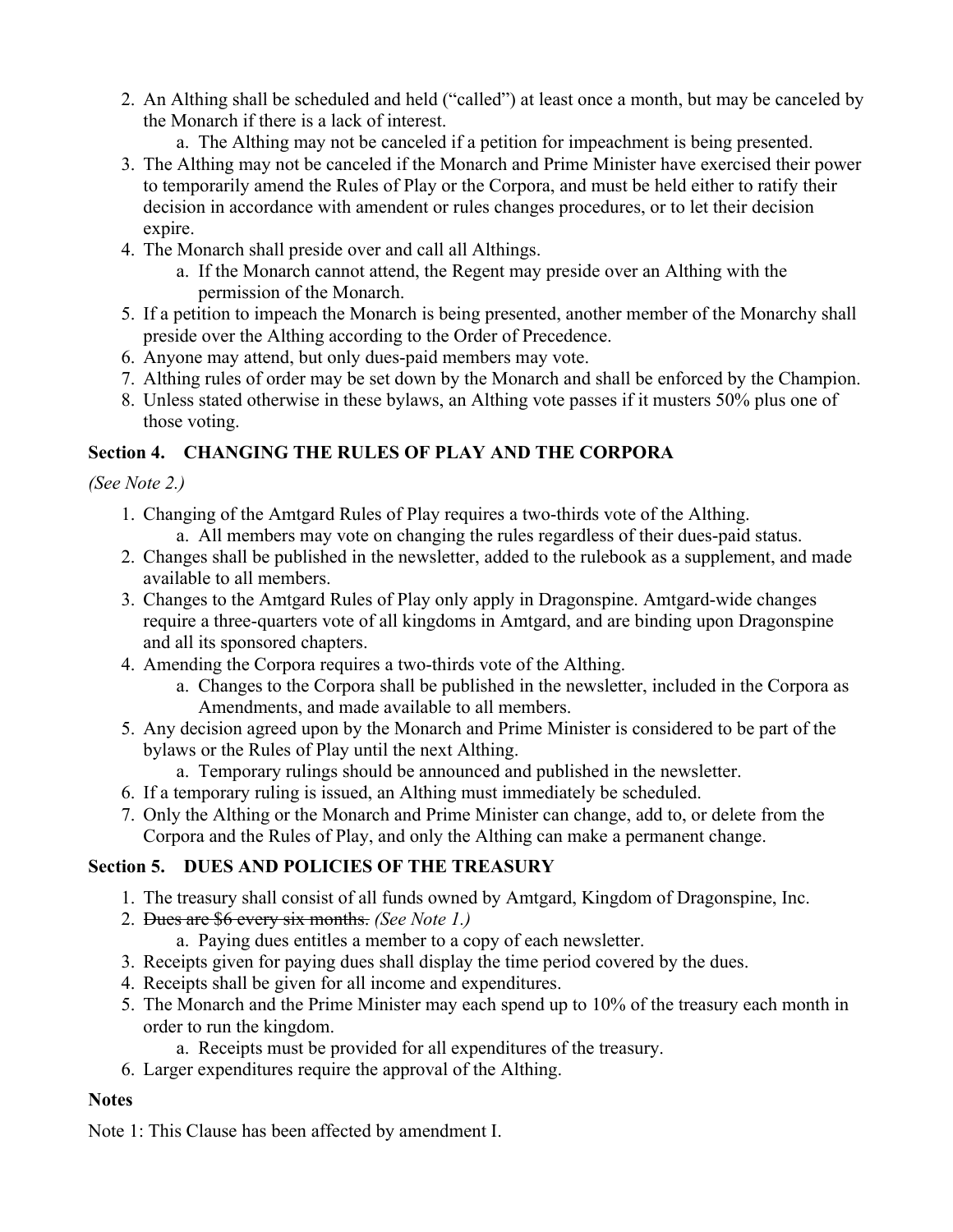Note 2: This Section has been affected by amendment II.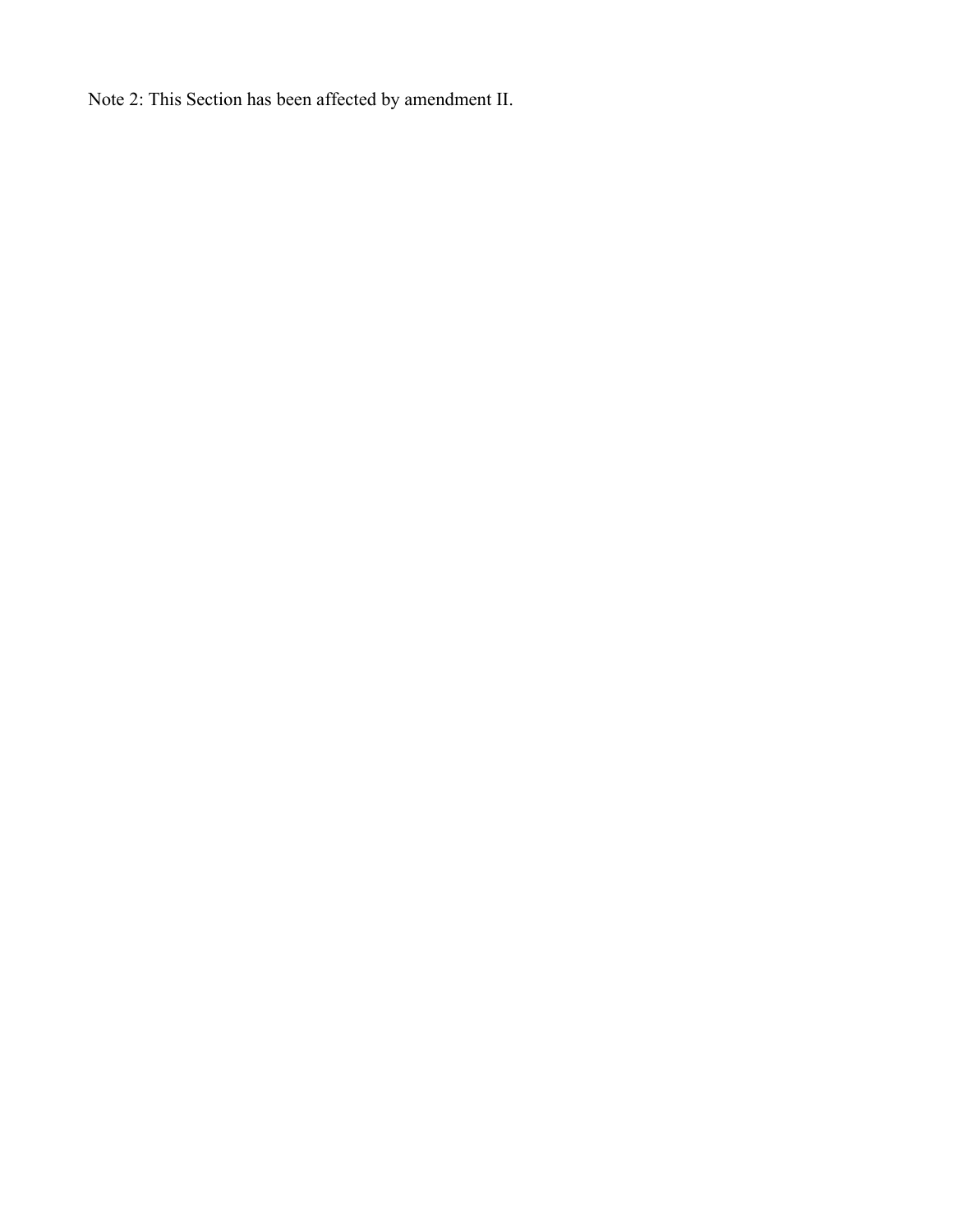#### <span id="page-16-0"></span>**ARTICLE VI: CROWN QUALIFICATIONS Section 1. GENERAL INFORMATION**

- 1. All candidates for the offices of Monarch, Regent, Champion, and Heir Apparent must earn a qualifying score ("qual") in a specific number of categories in a cultural contest known as Crown Qualifications ("Crown Quals", "quals").
- 2. Crown Qualifications will be held once every six months, one week prior to crown elections.
- 3. The sponsor ("autocrat") of Crown Qualifications shall be the highest-ranking uninvolved officer according to the Order of Precedence.
- 4. The autocrat may adjudicate disputes and handle problems that arise to ensure the smooth running of Crown Qualifications.
- 5. The person running Crown Qualifications shall distribute the specific requirements and information about Crown Qualifications at the kingdom midreign event.

# **Section 2. MONTH OF THE CROWN**

- 1. The Month of the Crown is the period from when declarations of intent are due to when a new Monarch is crowned.
- 2. Any person wishing to run for Monarch, Regent, Champion, or Heir Apparent must declare their intentions publicly and in writing to the Prime Minister one week prior to Crown Qualifications.
	- a. A person may only declare for one of the offices of the Monarchy.
- 3. The Cultural and Fighting events of Crown Qualifications shall be held the week after declarations are due.
	- a. Cultural events that are difficult to hold at the regular meeting may be held at the meeting of the College of Arts and Sciences immediately preceding the week of Crown Qualifications.
- 4. The autocrat of Crown Qualifications may request that literature entries be turned in a week early.
- 5. Elections shall be held the week after Crown Qualifications.
	- a. No dues may be collected the week of elections.
- 6. A tournament consisting of all members who qualify to run for Champion shall be held during the elections.
	- a. The tournament shall consist of three bouts, being short sword, short sword and shield, and double short sword.
- 7. Should only one person qualify to run for Champion, that person shall fight every former Champion of any Amtgard chapter present during elections in a non-binding tournament.
- 8. The Crown Coronation event shall be run by the Regent three weeks after elections.

# **Section 3. QUALIFICATION REQUIREMENTS**

- 1. All qualifications for office must be earned in the Crown Qualifications immediately preceding elections for that office.
- 2. Candidates for Monarch and Regent must pass the reeves test with a 75% or better, pass the Corpora test with a score of 70% or better, receive a qualifying score in at least seven different cultural events, and fight in at least five fighting events.
- 3. Candidates for Champion must pass the reeves test with a score of 75% or better, pass the Corpora test with a score of 70% or better, receive a qualifying score in at least five different cultural events, and fight in all fighting events.
- 4. Candidates for Champion must be able and willing to compete in the Champion's Tournament on the day of elections.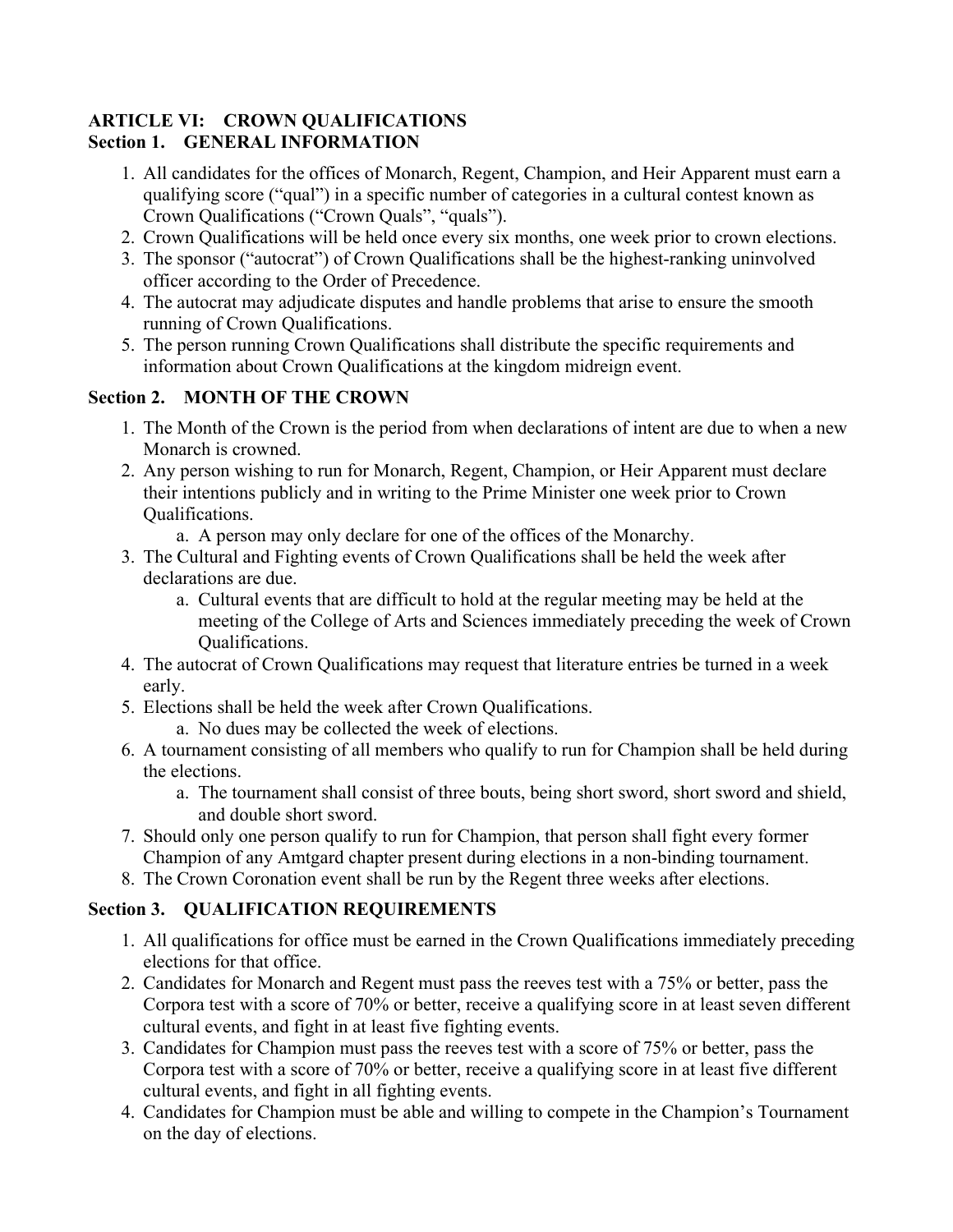- 5. Candidates for Heir Apparent must meet guidelines laid down by the autocrat of Crown Qualifications.
	- a. These guidelines typically including requiring candidates for Heir Apparent to pass the reeves test with a score of 75% or better, pass the Corpora test with a score of 70% or better, receive a qualifying score in at least five different cultural events, and fight in at least five fighting events.
- 6. If a candidate is unable to participate in the fighting events for any reason, the Monarch may waive the fighting requirement for that candidate.
- 7. Candidates for a class guildmaster position must pass the reeves test with a 75% or better.
- 8. Should no candidates qualify to run for an office, that office may be filled on a pro-tem basis as per these bylaws.

# **Section 4. CULTURAL EVENTS**

- 1. The Cultural Events are held as part of the Crown Qualifications process and shall consist of the following seven categories, each of which is broken up into individual events.
	- a. Garbing, which shall be divided into individual events of (i) Fighting Garb, made for wear on the battlefield; (ii) Court Garb, made for wear during court or formal functions; (iii) Monster Garb, made for the portrayal of a monster class; and (iv) Garb Accessory, such as belts, pouches, and favors.
- 2. Art, which shall be divided into individual events of (i) Flat Art, which is any two-dimensional artistic medium; (ii) 3-D Art, which is any three-dimensional artistic medium; (iii) Kit, which is anything made from a kit, such as miniatures or ceramics; (iv) Needlework, which is any embroidery, latch hook, cross-stitch, knitting, beadwork or crotchet; (v) Jewelry, which is any item made to be worn as jewelry; (vi) Photography, which is any photograph of people, places or events related to the genre of Amtgard; and (vii) Media, which is any movie, webpage, or digitally-enhanced art.
- 3. Literature, which shall be divided into individual events of (i) Fiction, which shall be any fictional work; (ii) Non-Fiction, which shall be any factual work; and (iii) Poetry, which shall be any poetic work in any poetic style.
- 4. Cooking, which shall be divided into individual events of (i) Main Dish, which is any food served as a main course; (ii) Side Dish, which is any food served to accompany a meal; (iii) Vintners, which is any beverage that has been fermented by a brewing or distillation process, (iv) Dessert, which is any food served primarily as a dessert; and (v) Condiment, which is any sauce, dressing, chutney, etc.
- 5. Construction, which shall be divided into individual events of (i) Weapon, any weapon that is legal for Amtgard use; (ii) Unique Weapon, any unique or unusual weapon made in the manner of Amtgard weapons, but does not have to be legal for Amtgard use; (iii) Shield, which is any shield, buckler, or madu that is legal for Amtgard use; (iv) Armor, made for use on the battlefield; (v) Banner, which is any banner; (vi) Active Construction, which is any equipment not already covered by another event that is made for battlefield use, such as siege weaponry; and (vii) Passive Construction, which is any item not covered by another event that is not made for battlefield use, such as chests, furniture, or pavilions.
- 6. Bardic, which shall be divided into individual events of (i) Singing, with or without accompaniment; (ii) Instrumental Music, which is any musical performance on a musical instrument; (iii) Dance, which is any dancing; and (iv) Recitation, of any story, poetry, comedy, drama, etc.
- 7. Rose, which is any entry made and donated to the kingdom.
- 8. All entries (or "items") except cooking must be related in some way to Amtgard or the related genres.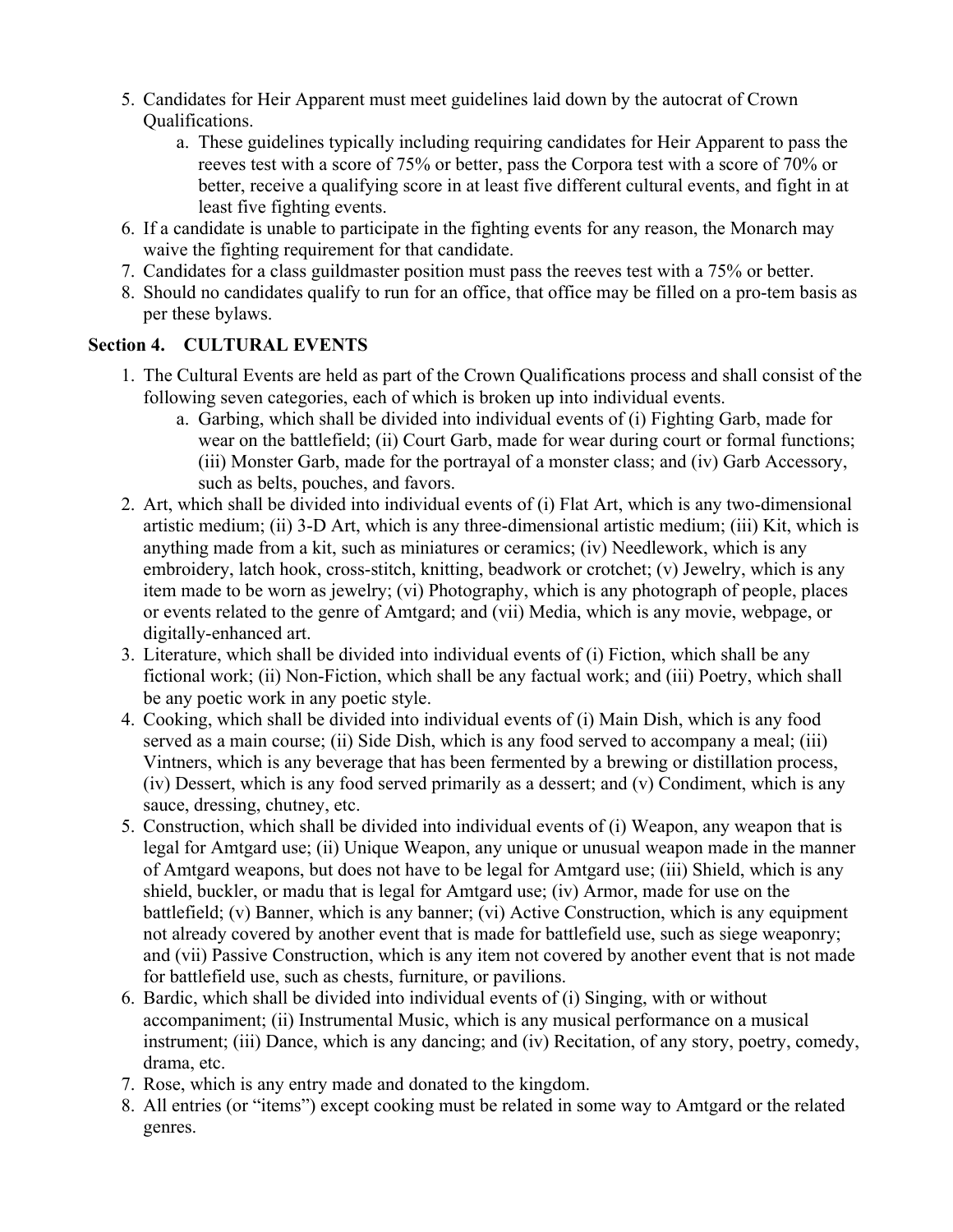- 9. All cooking entries should be made primarily from scratch and should include enough so that all judges can get an adequate taste of the entry.
- 10.All entries must be signed in within the time constraints set forth by the autocrat of Crown Qualifications.
- 11.Individual entries must be at least 85% the work of the person entering them.
- 12.Joint entries will be allowed provided that each entrant shared significantly in the work of producing the entry in question.
- 13.A entry is considered to have received a qualifying score if it receives an average score of 3.0 from the judges.
- 14.Only one qualification may be received per contestant from each event.
- 15.No item may be entered in more than one event.
- 16.Items entered in an inappropriate event may be moved to another event by the autocrat of Crown Qualifications with the permission of the entrant.
- 17.Should a vintners category take place, it shall be judged at a different time and location than the other cultural events unless the location used permits alcohol.
	- a. All judges for the vintners event must be at least 21 years of age.
- 18.A strategic gaming category may also be held, including but not limited to games such as chess, pente, and so on.
	- a. The winner of each strategic gaming category shall receive an extra cultural qualification provided that at least three people participated in the event.
- 19.The second-place entrant of each strategic gaming category shall receive an extra cultural qualification provided that at least five people participated in the event.
- 20.A qualification earned from strategic gaming does not count towards becoming Arts and Sciences champion.
- 21.An Arts and Sciences Champion shall be determined by taking the seven best events for each contestant and averaging the scores.
	- a. A contestant must enter at least seven different Cultural Events to be qualified to become the Arts and Sciences Champion.
- 22.The Monarch and Regent should consider granting Orders of the Dragon, Owl and Garber for outstanding entries in the Cultural Events.

# **Section 5. JUDGING**

- 1. Each entry in the Cultural Events of Crown Qualifications will be judged by a panel of five judges appointed by the autocrat of Crown Qualifications.
- 2. All entries will be scored in increments of .1 on a scale of 1.0 to 5.0 by each judge, with 3.0 being a qualifying score and 5.0 being a perfect score.
- 3. The score for each entry shall be determined by averaging the scores given by the judges after dropping the highest and lowest score.
- 4. All judges are expected to be unbiased and impartial.
- 5. Entries shall be judged on their own merits and not in comparison to the other entries.

# **Section 6. FIGHTING EVENTS**

- 1. The Fighting Events ("Warmaster") are held as part of the Crown Qualifications process and shall consist of six of the following eight tournaments using (i) single short weapon, (ii) double short weapon, (iii) short weapon and shield, (iv) any of reach, spear, staff, or pole-arm (v) single dagger, (vi) open weapon, with a limitation of only a single item in each hand, (vii) two-man team, and (viii) hinged weapon and shield.
- 2. All events shall be held on the same day as the Crown Qualifications Cultural Events.
- 3. All combatants must be signed in within the time constraints set forth by the autocrat of Crown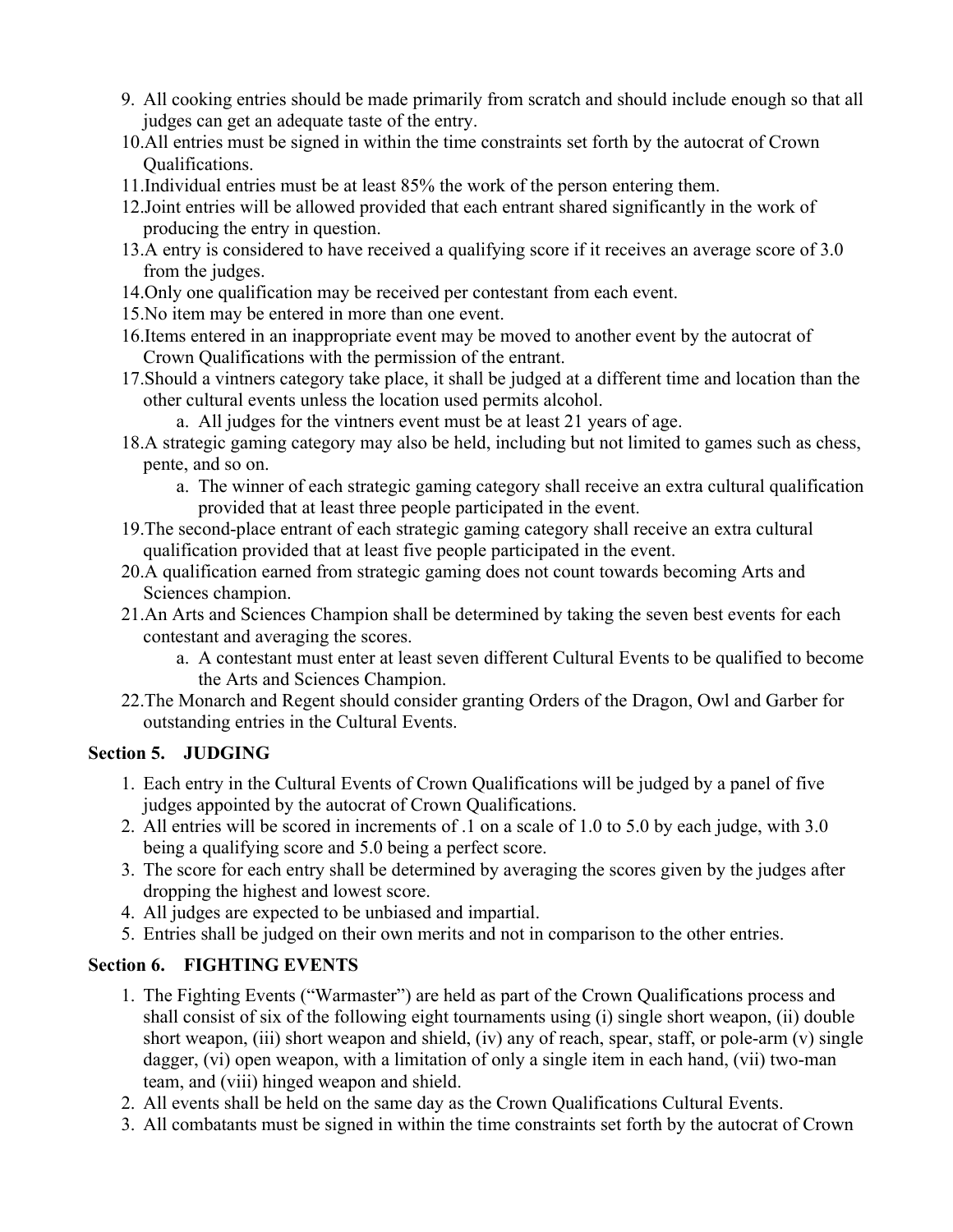Qualifications.

- 4. The overall winner of the Fighting Events shall be a Warmaster.
	- a. The Warmaster is normally determined by giving five points for first place in an event, three points for second, one point for third, and half a point for each individual win, with the Warmaster being the combatant with the most points.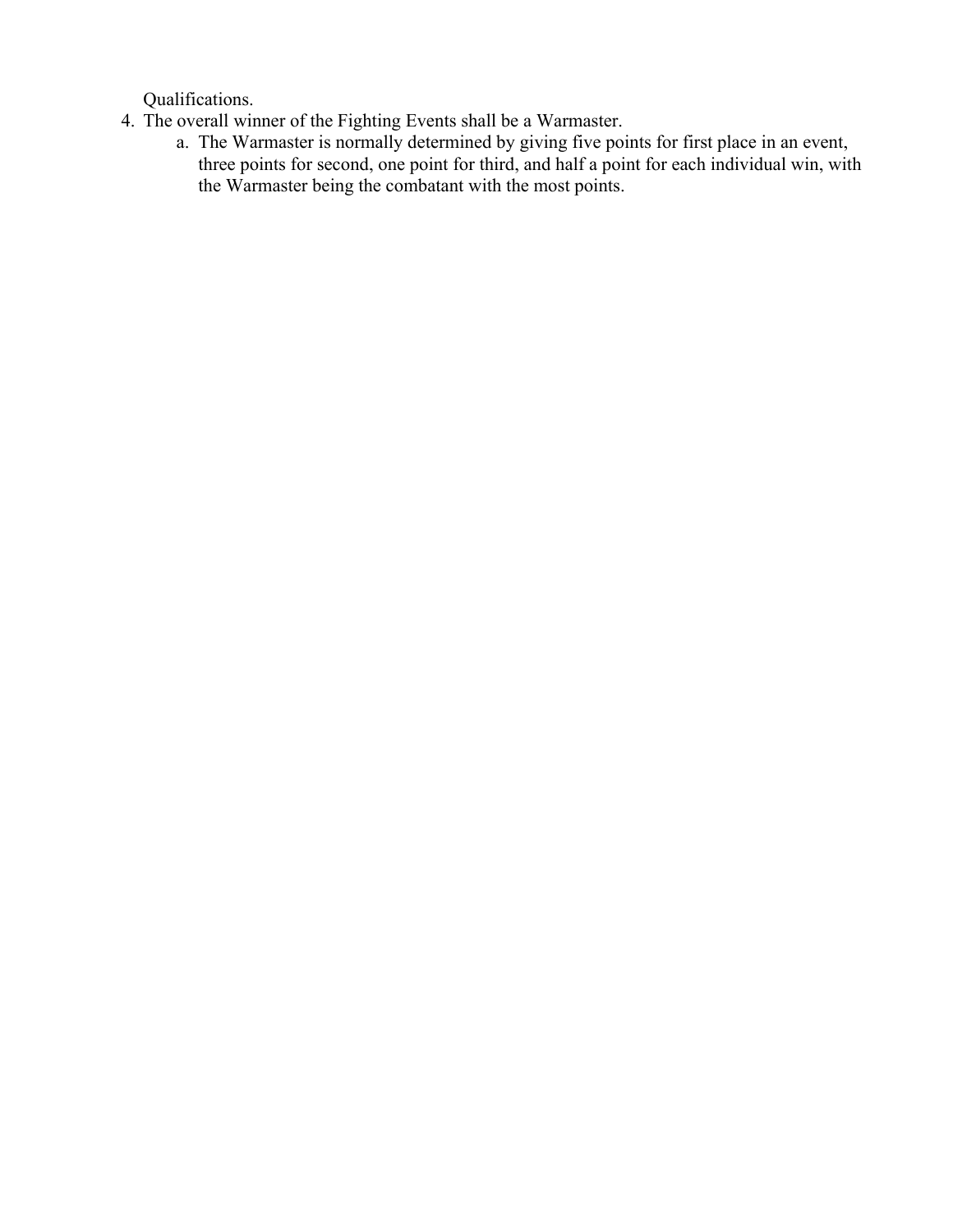#### <span id="page-20-0"></span>**ARTICLE VII: AWARDS AND HONORS Section 1. GENERAL INFORMATION**

- 1. Awards include any order, masterhood, title or knighthood.
- 2. Awards granted to a person are considered to be held by all of their personas.
- 3. No award is earned automatically and all awards are given at the discretion of those with the power to give them.
- 4. The person granting and receiving an award cannot be the same person.

#### **Section 2. ORDERS**

- 1. Orders are given by the Monarch and Regent for contributing in various ways to the kingdom, may be earned multiple times by multiple people, and should be increasingly difficult to earn as a member rises in each order.
- 2. The Monarch and Regent may both grant Orders of the Dragon, Façade, Garber, Lion, Owl, and Rose.
	- a. Orders of the Dragon are for outstanding achievements in the arts.
- 3. Orders of the Façade are for outstanding roleplaying.
- 4. Orders of the Garber are for outstanding achievements in garbing.
- 5. Orders of the Lion are for outstanding acts of service and leadership.
- 6. Orders of the Owl are for outstanding achievements in the sciences, such as creation of swords and armor.
- 7. Orders of the Rose are given for beneficial service to the kingdom.
- 8. The Monarch may grant Orders of the Flame, Griffon, Hydra, Jovius, Mask, Zodiac and Smith.
	- a. Orders of the Flame are for outstanding service by a group.
		- i. Only one Order of the Flame may be given per reign.
	- b. Orders of the Griffon are for courage, chivalry, and honor on the field or in tournaments.
- 9. Orders of the Hydra are for qualifying in seven cultural events during Crown Qualifications.
	- i. Orders of the Hydra are typically given automatically.
	- b. Orders of the Jovious are for having an outstanding positive attitude.
		- i. Only one Order of the Jovious may be given per reign.
	- c. Orders of the Mask are for outstanding portrayal of persona.
		- i. Only one Order of the Mask may be given per reign.
	- d. Orders of the Zodiac are for outstanding contributions to the kingdom in a single month. i. Only one Order of the Zodiac may be given per month.
	- e. Orders of the Smith are for sponsoring events, workshops, tournaments, or quests.
- 10.The Monarch may grant Orders of the Warrior for fighting ability in tournaments, with a

different level order being earned for winning a certain number of fights in a row.

- a. Losing a fight, forfeiting a fight, not fighting in an event, and the end of a tournament all end a streak of wins.
- 11.Orders of the Warrior may be given for battlefield prowess.
	- i. Orders of the Warrior above fifth level are typically only awarded for tournaments.
	- b. A 1st-level Order of the Warrior is earned by winning three fights in a row and is represented by a Snake on a green favor.
- 12.A 2nd-level Order of the Warrior is earned by winning five fights in a row and is represented by a Boar on a blue favor.
- 13.A 3rd-level Order of the Warrior is earned by winning seven fights in a row and is represented by a Mongoose on a red favor.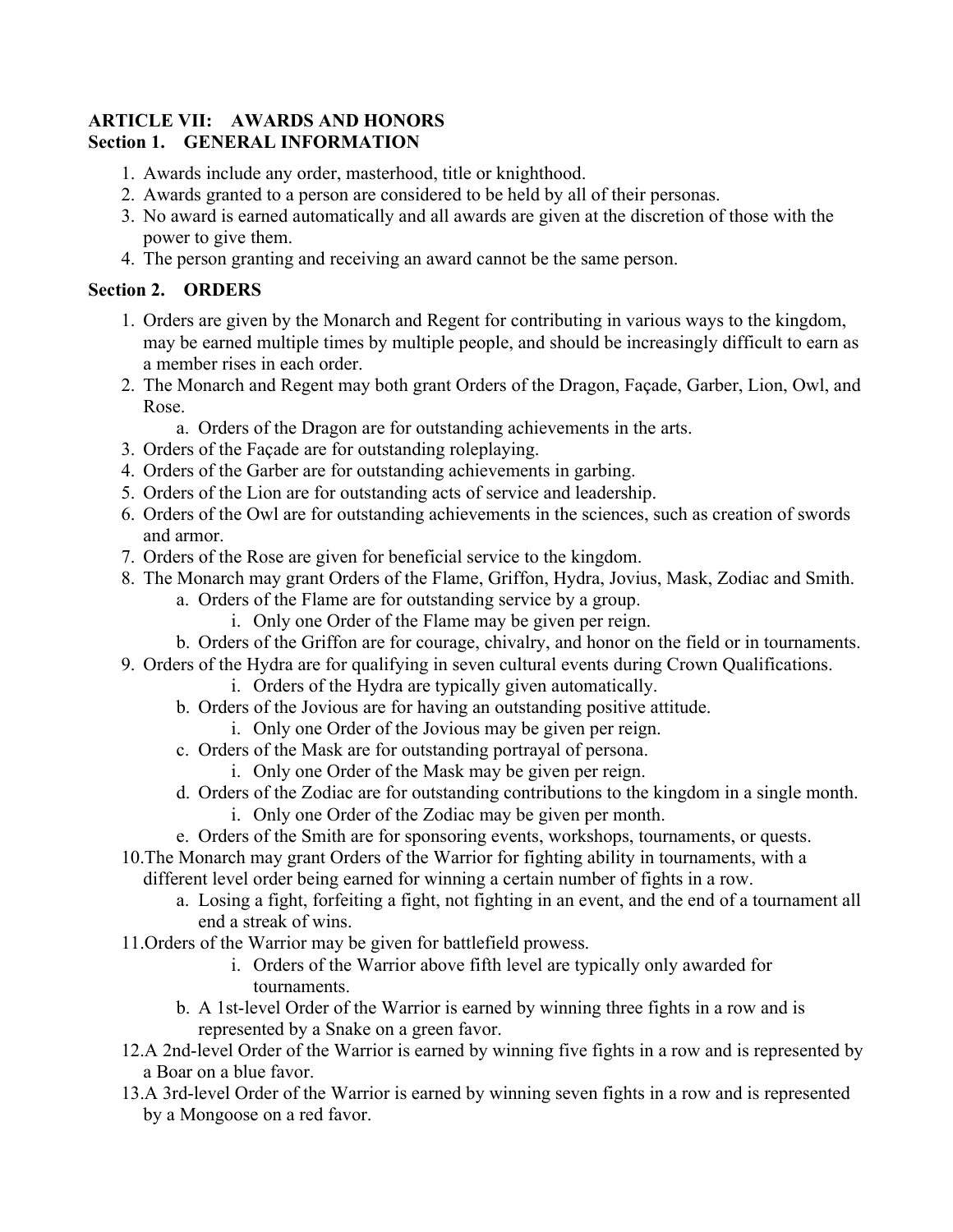- 14.A 4th-level Order of the Warrior is earned by winning nine fights in a row and is represented by a Bear on a brown favor.
- 15.A 5th-level Order of the Warrior is earned by winning eleven fights in a row and is represented by a Hawk on a rust-colored favor.
- 16.A 6th-level Order of the Warrior is earned by winning thirteen fights in a row and is represented by a Wolf on a gray favor.
- 17.A 7th-level Order of the Warrior is earned by winning fifteen fights in a row and is represented by a Tiger on an orange favor.
- 18.A 8th-level Order of the Warrior is earned by winning seventeen fights in a row and is represented by a Panther on a black favor.
- 19.A 9th-level Order of the Warrior is earned by winning nineteen fights in a row and is represented by a Dragon on a purple favor.
- 20.A 10th-level Order of the Warrior ("Warlord") is earned by winning twenty-one fights in a row and is represented by a gold Phoenix on a red favor with a yellow border.

# **Section 3. MASTERHOOD**

- 1. Masterhood is bestowed at the discretion of the Monarch for excellence in the fighting or service aspects of Amtgard.
- 2. Masterhood may be given for excellent service to the kingdom.
	- a. Masterhood may be given in the Orders of the Dragon, Flame, Garber, Griffon, Hydra, Lion, Owl, Rose, and Smith, and for reeving.
- 3. The criterion for a service masterhood is ten orders in the masterhood being granted.
- 4. The criteria for Master Reeve is at least twelve weeks experience as a reeve and excellence as a reeve.
- 5. The Monarch may create other service masterhoods, such as Jovious, Zodiac, Mask.
- 6. Masterhood ("class masterhood") may be given to outstanding members of the fighting guilds.
	- a. The Monarch should consult the guildmaster of a class before granting a class masterhood.
- 7. The basis for awarding someone a class masterhood should be exemplifying the class, thorough knowledge of the class rules and concept, good roleplay, and possession of quality garb and equipment for the class.

# **Section 4. KNIGHTHOOD**

- 1. The Monarch may knight people into any of the four orders of knighthood for the greatest contributions to Amtgard.
- 2. Candidates for knighthood should have achieved the criteria listed for that knighthood and have the approval of the Circle of Knights.
- 3. Achievement of the listed criteria does not automatically confer knighthood.
- 4. Leadership and the knightly virtues are prerequisites to earning knighthood.
- 5. The four orders of knighthood are Crown, Flame, Serpent and Sword.
	- a. Knight of the Crown is a civil order for exemplary leadership in the highest echelons of the kingdom and its sponsored chapters.
		- i. The criteria for becoming qualified for Knight of the Crown is to serve as a member of the Monarchy (Monarch, Regent, Champion, Guildmaster of Reeves, or Prime Minister) three times in at least three different offices or twice as Monarch, which special consideration being given to those serving repeatedly in offices of a sponsored chapter of the kingdom.
- 6. A Knight of the Crown may wear a white belt trimmed with gold.
	- a. Knight of the Flame is a service order for exemplary contributions and service to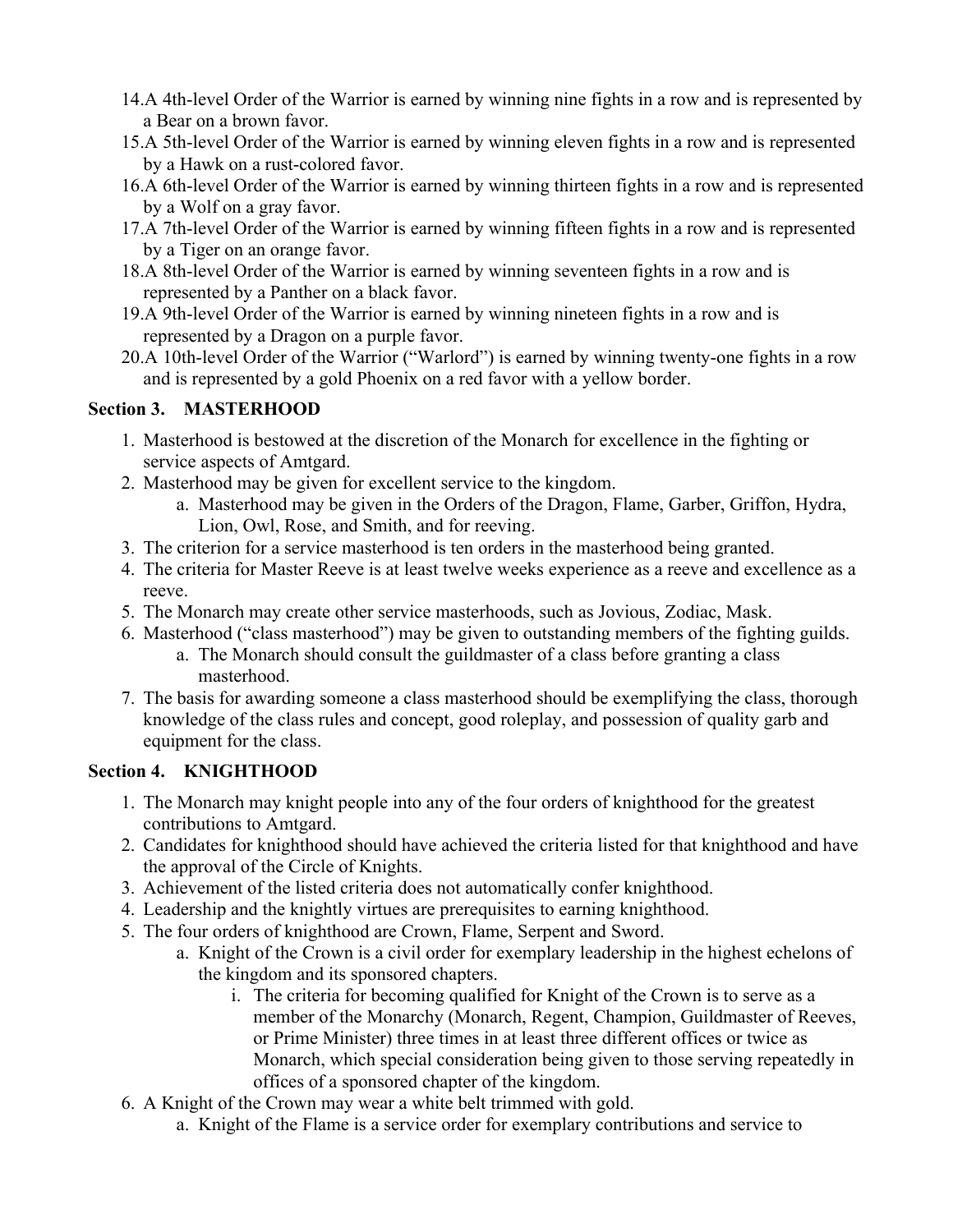Amtgard.

- i. Masterhood of the Lion, Rose, Smith or Flame qualifies a person for this knighthood.
- 7. A Knight of the Flame may wear a white belt trimmed with red.
	- a. Knight of the Serpent is an achievement order for excellence in the arts and sciences.
		- i. Masterhood of the Dragon, Owl, Garber or Hydra qualifies a person for this knighthood.
- 8. A Knight of the Serpent may wear a white belt trimmed with green.
	- a. Knight of the Sword is a military order for exemplary fighting skills, battlefield prowess, and honor.
		- i. Earning two of the five military titles (Warmaster, Weaponmaster, Warlord, Defender, and Master Griffon) qualifies a person for this knighthood.
- 9. A Knight of the Sword may wear a white belt trimmed with silver.
- 10.White or near-white belts and baldrics, spurs, and unadorned chains are reserved for knights.
	- a. White belts, near-white belts, and belts that are more than half white are reserved for knights.
- 11.Non-knights may wear Chains with emotional, spiritual, or familial significance.
- 12.The Monarch, Champion, and the Guildmaster of Knights shall enforce rules concerning garb reserved for knighthood.
- 13.Knights may choose to take squires.
	- a. Red belts, near-red belts, and belts that are more than half red are reserved for squires.
- 14.A person must be a member of Amtgard for twelve weeks before they may become a squire.
- 15.Knights and squires may choose to take pages or men-at-arms
	- a. The garb of a page is a yellow belt.
- 16.The garb of a man-at-arms is a black belt trimmed with silver.
	- i. A plain black belt is also commonly used in Dragonspine to signify a man-atarms.
	- b. A person must be a member of Amtgard for twelve weeks before they may become a page or man-at-arms.
- 17.A knighthood may be removed by a two-thirds vote of the Circle of Knights, a two-thirds vote of the Althing, and the approval of the Monarch.

# **Section 5. TITLES OF NOBILITY**

- 1. The Monarch may bestow any title of nobility for serving with distinction in the offices of the kingdom or for exemplary service to the kingdom.
- 2. Unless otherwise stated, the offices served in must be at the kingdom level to qualify for the titles listed below.
- 3. Although all titles are granted at the discretion of the Monarch, the following criteria is suggested for members who serve with distinction.
	- a. Grand Duke (Grand Duchess) may be granted for serving two complete terms as Monarch and is addressed as "Your Grace."
- 4. Archduke (Archduchess) may be granted for serving one complete term as Monarch and one complete term as Regent and is addressed as "Your Grace."
- 5. Duke (Duchess) may be granted for serving one complete term as Monarch and is addressed as "Your Grace."
- 6. Count (Countess) may be granted for serving one complete term as Regent or one complete term as Monarch of a Principality and is addressed as "Your Excellency."
- 7. Marquis (Marquise) may be granted for serving twice as, or two of the three positions of, Guildmaster of Reeves, Champion, or Prime Minister and is addressed as "Your Excellency."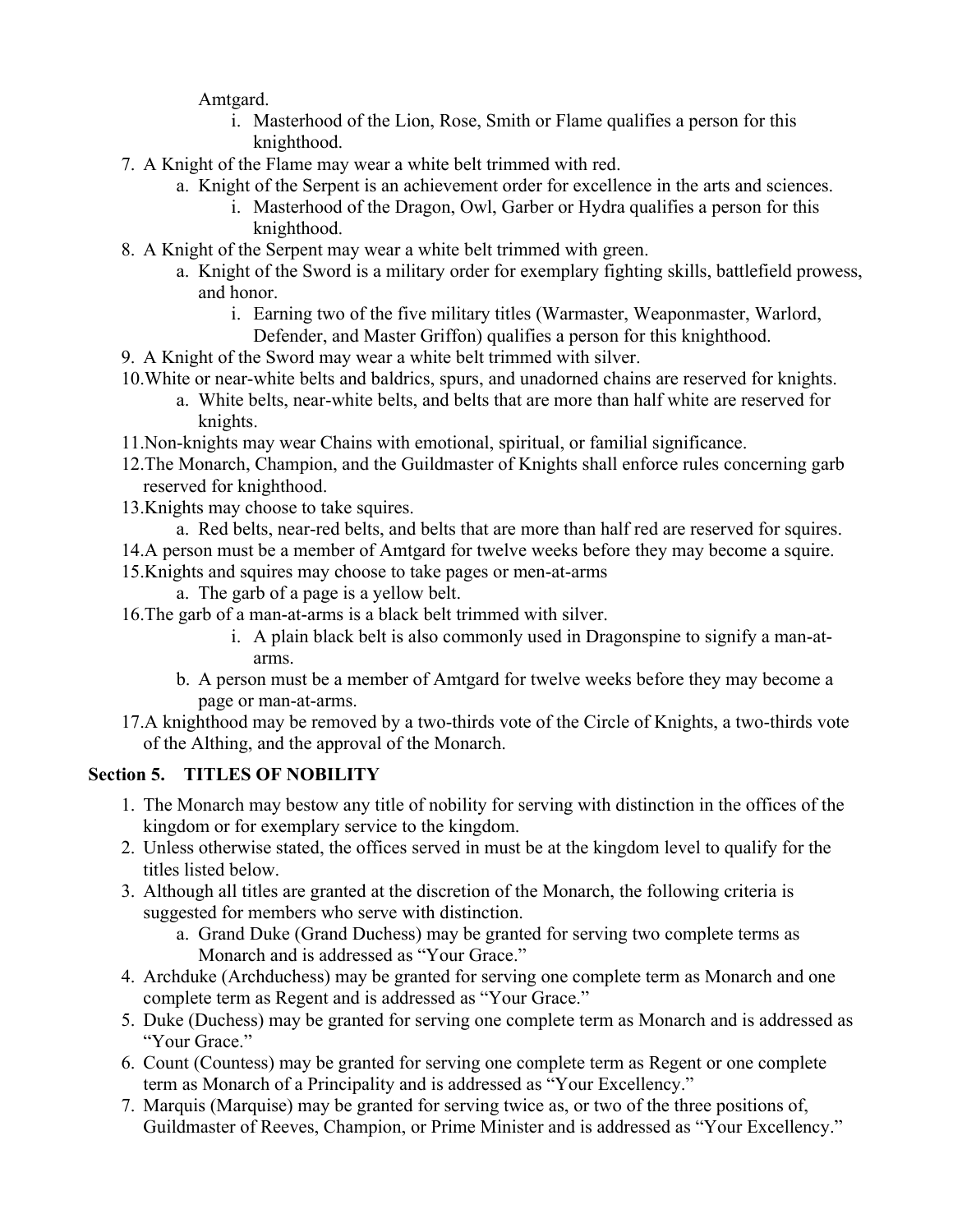- 8. Viscount (Viscountess) may be granted for earning the titles of Defender and Weaponmaster and is addressed as "Your Excellency."
- 9. Baron (Baroness) may be granted for serving one complete term as Prime Minister, one complete term as Monarch of a Duchy, or one complete term as Regent of a Principality and is addressed as "Your Excellency."
- 10.Defender (Defender) may be granted for serving one complete term as Champion or one complete term as Champion of a Principality and is addressed as "Defender."
- 11.Walker of the Middle (Walker of the Middle) may be granted for exemplification of the ideals and conduct of a Reeve and has no special mode of address.
- 12.Baronet (Baronetess) may be granted for serving as a pro-tem officer of the Monarchy and is address as "Your Lordship" or "Your Ladyship."
- 13.Lord (Lady) may be granted for serving one complete term as Monarch of a Barony, or one complete term as Regent of a Duchy, or at the discretion of the Monarch for excellent and continued service to Amtgard, and is addressed as "Your Lordship" or "Your Ladyship."
- 14.Nobles may choose to take pages or men-at-arms in the same manner as knights or squires.
- 15.A title of nobility may be removed by a two-thirds vote of all kingdom nobles, a two-thirds vote of the Althing, and the approval of the Monarch.

#### **Section 6. ORDER OF PRESTIGE**

- 1. The Order of Prestige exists for purposes of roleplay to determine the rank of each person in the kingdom.
- 2. Rank in the Order of Prestige grants no special powers or duties to the holder of a title or position.
- 3. The Order of Prestige is as follows:
	- a. Monarch
- 4. Regent
- 5. Champion
- 6. Guildmaster of Reeves
- 7. Prime Minister
- 8. Grand Duke
- 9. Archduke
- 10.Duke
- 11.Heir Apparent
- 12.Marquis
- 13.Viscount
- 14.Baron
- 15.Knight
- 16.Defender
- 17.Walker of the Middle
- 18.Baronet
- 19.Lord
- 20.Warlord and Masters of a service order or class
- 21.Captain of the Guard
- 22.Scribe, Herald, and Jester
- 23.Current Weaponmaster
- 24.Current Warmaster, current Arts and Sciences Champion
- 25.All other guildmasters
- 26.All other court positions
- 27.Royal guardsmen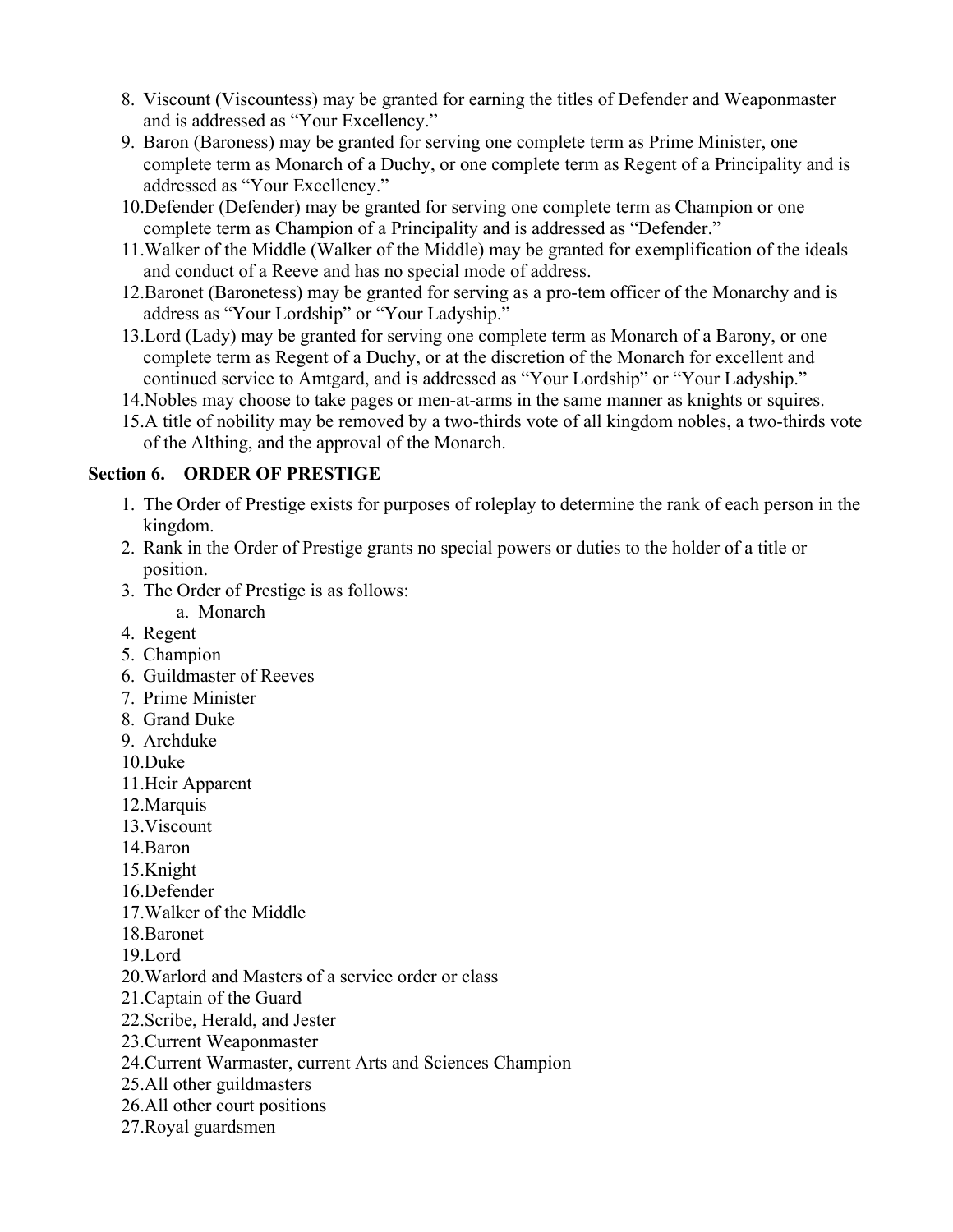28.Company or Household head 29.Squire 30.Reeve 31.Company or House officer 32.Page or Man-at-Arms 33.Peasantry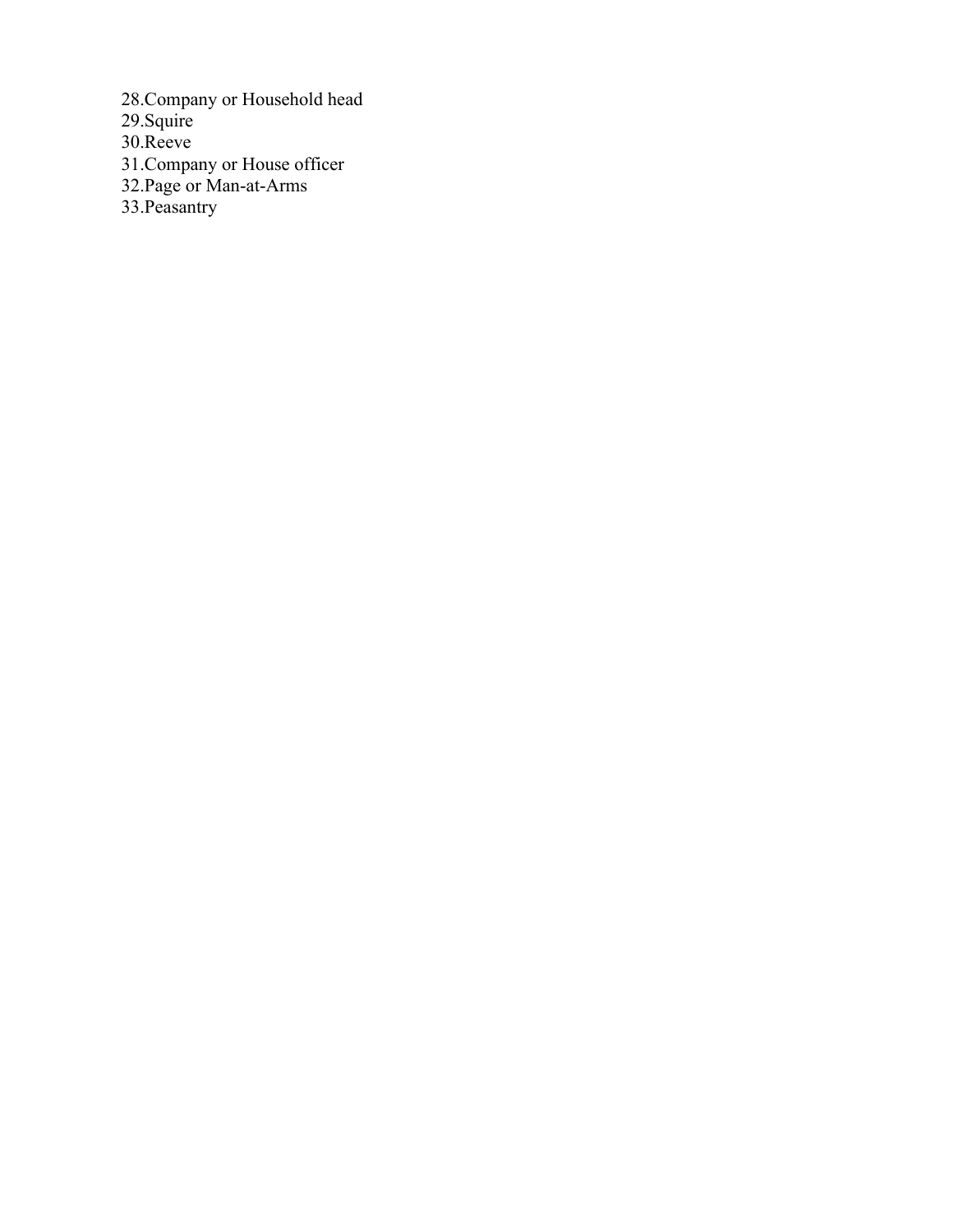#### <span id="page-25-0"></span>**ARTICLE VIII: SPONSORED CHAPTERS Section 1. GENERAL INFORMATION**

- 1. The kingdom may sponsor other Amtgard chapters, making them a subsidiary part of the Kingdom of Dragonspine.
- 2. All subsidiary chapters are bound by the Amtgard Rules of Play, rules updates issued by the kingdom, the Corpora where it applies to running groups smaller than a kingdom, and the contract signed with the kingdom.
- 3. Sponsored chapters should use these bylaws as a guideline for how to run their local government and should therefore have local equivalents of kingdom officers.
	- a. This Corpora is written as a document for governing the kingdom proper and careful attention should be paid to these bylaws to determine the limitations placed upon sponsored chapters.
- 4. Members of subsidiary chapters are considered to be non-voting members of the kingdom and cannot be dues-paid members of Dragonspine proper.
- 5. Attendance in a sponsored chapter is determined by counting the number of that chapter's participants in Amtgard at that chapter each weekend and averaging the results over a six month period.
- 6. The kingdom may audit any sponsored chapter at any time to ensure the smooth operation of the sponsored chapter and to help in the determination of any change in the sponsored chapter's status.
- 7. Meeting the criteria for a certain status does not automatically convey that status.
	- a. A sponsored chapter must petition the kingdom to request a change of status.
- 8. The kingdom may demote a sponsored group in status if the sponsored group fails to maintain the criteria for their current status for a period of six months or more.
- 9. A sponsored chapter of Barony status or greater may supervise nearby shires also sponsored by the kingdom with the permission of the kingdom Board of Directors.
	- a. Shires supervised by a sponsored chapter are eligible to receive orders, titles and masterhoods directly from that sponsored chapter.
- 10.If the sponsored chapter chooses to write a Corpora, that Corpora must be approved by the Dragonspine Board of Directors.

# **Section 2. SHIRE**

- 1. A Shire must (i) have at least five members, (ii) have signed a contract with Dragonspine, (iii) have a contract with Amtgard, Inc and (iv) meet at least once every other week
- 2. The Monarch of a Shire is called a Sheriff.
	- a. A Sheriff may award first and second levels of any order.
- 3. A Sheriff may not award any titles, knighthoods, or masterhoods.
- 4. A Regent of a Shire may award first and second levels of Orders of the Rose, Lion, Owl, Dragon, Garber and Façade.

# **Section 3. BARONY**

# *(See Note 1.)*

- 1. A Barony must  $(i)$  have at least twenty members, (ii) have signed a contract with Dragonspine, (iii) have a contract with Amtgard, Inc, (iv) meet at least once a week, (v) have a bank account with a local bank under the chapter's name, (vi) have held elections every six months as per this Corpora, and (vii) organize chapter government using this Corpora as a guideline.
- 2. The Monarch of a Barony is called a Baron or its equivalent.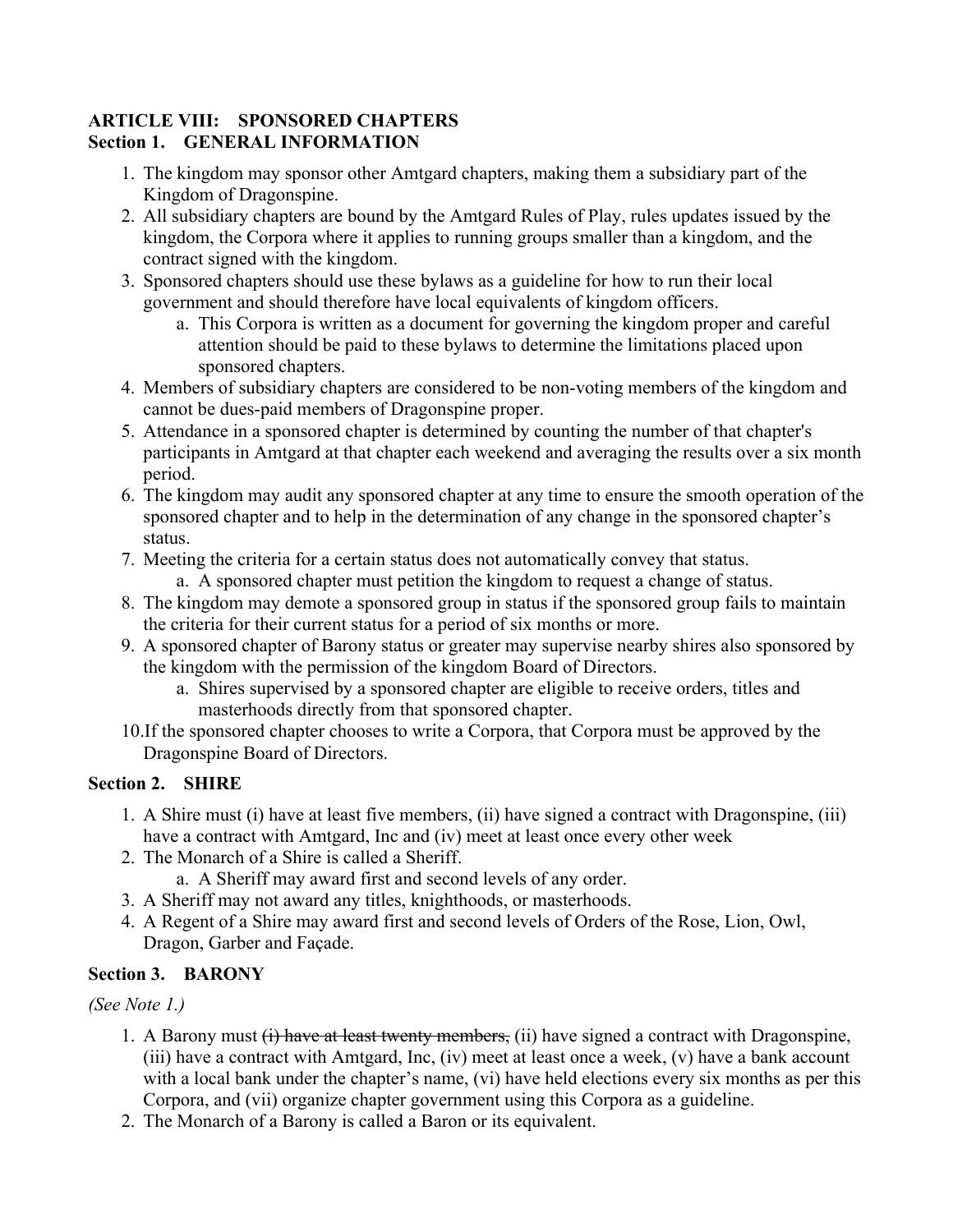- a. A Baron may award first through fifth levels of any order.
- 3. A Baron may not award any titles, knighthoods or masterhoods.
- 4. The Regent of a Barony may award first through fifth levels of Orders of the Rose, Lion, Owl, Dragon, Garber and Façade.

#### **Section 4. DUCHY**

#### *(See Note 1.)*

- 1. A Duchy must (i) have at least forty members, (ii) have signed a contract with Dragonspine, (iii) have been a Barony for at least one year and held at least two sets of Crown Qualification events organized as per this Corpora, (iv) have held elections every six months as per this Corpora, (v) have a contract with Amtgard, Inc, (vi) meet every week, (vii) have a bank account with a local bank under the chapter's name, stably containing at least \$100, (viii) operate as a non-profit group and have a non-profit tax identification number, if possible, (ix) have an active Board of Directors as per this Corpora, (x) organize chapter government as per this Corpora, (xii) maintain a Post Office box.
- 2. The Monarch of a Duchy is called a Duke or its equivalent.
	- a. A Duke may award first through eighth levels of any order.
- 3. A Duke may award the title of Lord once per reign.
- 4. A Duke may award masterhood in the fighting guilds.
- 5. A Duke may not award any other titles or masterhoods.
- 6. A Duke may not award knighthood.
- 7. The Regent of a Duchy may award first through eighth levels of Orders of the Rose, Lion, Owl, Dragon, Garber and Façade.

#### **Section 5. PRINCIPALITY**

#### *(See Note 1.)*

- 1. A Principality must (i) have at least fifty members (ii) have signed a contract with Dragonspine, (iii) have been a Duchy for at least one year with stable membership, (iv) have held elections every six months as per this Corpora, (v) have a contract with Amtgard, Inc, (vi) meet every week, (vii) have a bank account with a local bank under the chapter's name, stably containing at least \$200, (viii) operate as a non-profit group and have a non-profit tax identification number, if possible, (ix) have an active Board of Directors as per this Corpora, (ix) organize chapter government as per this Corpora, and (x) maintain a Post Office box.
- 2. The Monarch of a Principality is called a Prince or its equivalent.
	- a. A Prince may award any first through tenth levels of any order.
- 3. A Prince may award the titles of Lord, Baronet, and Baron.
- 4. A Prince may award masterhood in the fighting guilds.
- 5. A Prince may not award any other titles or masterhoods.
- 6. A Prince may not award knighthood.
- 7. The Regent of a Principality may award first through tenth levels of Orders of the Rose, Lion, Owl, Dragon, Garber and Façade.

#### **Notes**

Note 1: This section has been affected by amendment VI.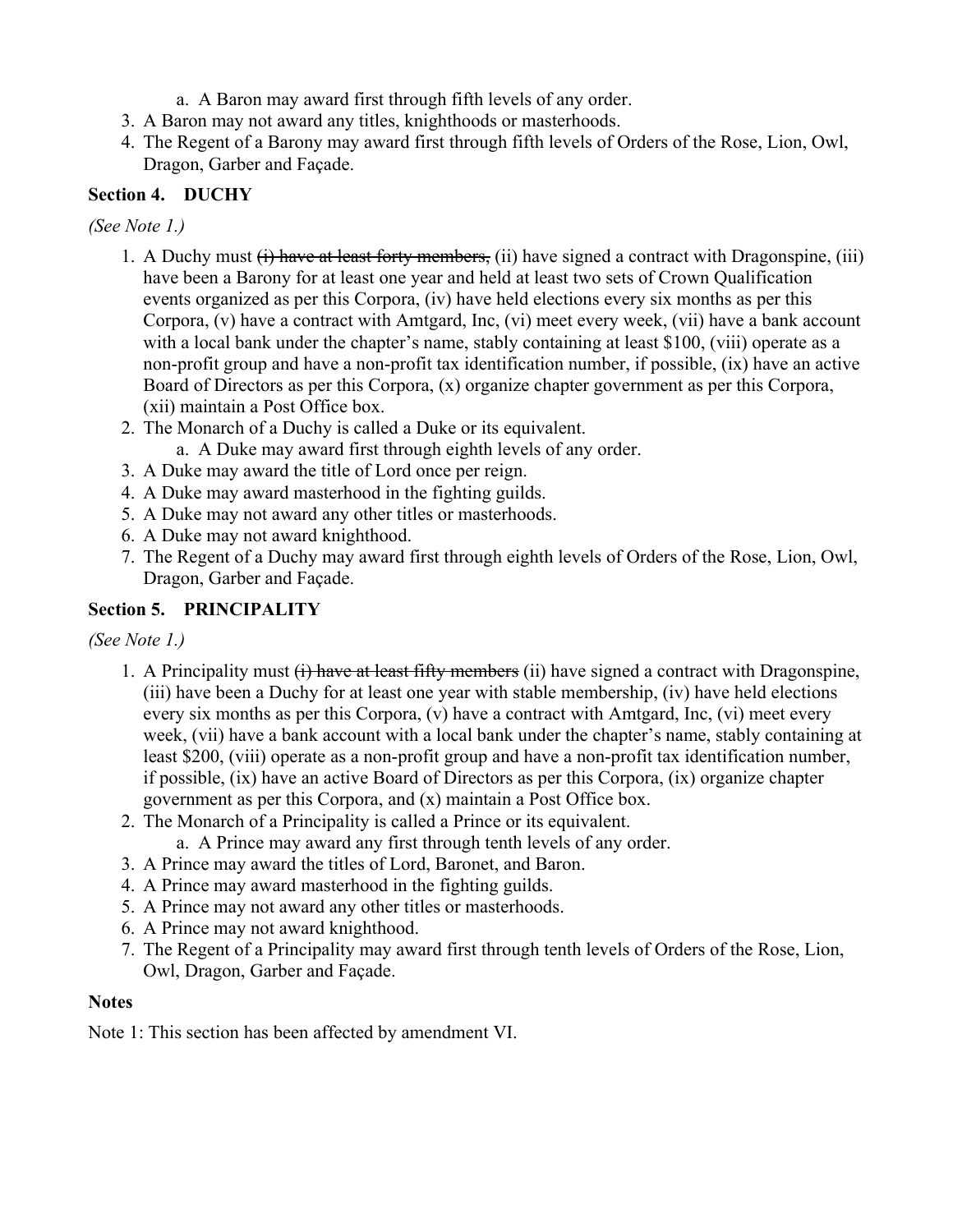#### <span id="page-27-0"></span>**ARTICLE IX: BOARD OF DIRECTORS Section 1. GENERAL INFORMATION**

- 1. The Board of Directors ("DSBOD", "the Board", "Board", "BOD") shall deal with any government or outside agencies, businesses, or organizations, or any of the local chapter's subsidiary chapters with regard to contractual obligations and be consulted prior to the change of status in any sponsored chapter of the kingdom.
- 2. The Board of Directors shall be composed of the Monarch, the Prime Minister, and six elected members.
- 3. An election shall be held by the Guildmaster of Reeves every January to choose the elected members of the Board.
	- a. Only dues-paid members may run for the Board of Directors.
- 4. Candidates must announce their candidacy publicly and in writing to the Guildmaster of Reeves at least two weeks prior to the election.
- 5. Candidates for the Board of Directors must be at least eighteen years old.
- 6. Board elections shall be conducted by subjecting every candidate to a yes or no vote, with the six candidates who earn the most votes, and get more yes votes than no votes, being the winners.
- 7. The newest elected member of the Board of Directors who earned the least votes shall be the Alternate and shall only vote in Board meetings when another Board member is absent.
- 8. No person may hold more than one seat on the Board. *(See Note 1.)*
- 9. The Board shall meet once a month as needed and all meetings shall be open to the public. a. Board meetings may be canceled by joint agreement of the President and Vice President.
- 10.Should the membership of the Board fall below five, the board may appoint people to fill the vacant seats until the next board elections.
- 11.The Board must have quorum to conduct any Board business.
- 12.Any member of the Board who misses three meetings in a row shall be removed. a. Special situations may be given consideration by the Board.

# **Section 2. OFFICERS OF THE BOARD**

- 1. The Board of Directors shall elect from their number a President who shall conduct all meetings of the Board.
	- a. The Monarch may not be the President.
- 2. The Board of Directors shall elect from their number a Vice President who shall serve as President if the President is absent and become President if the position becomes empty.
- 3. The Board of Directors shall elect from their number a Treasurer who shall (i) be responsible for all funds allocated to the DSBOD, (ii) work closely with the Prime Minister in monitoring kingdom funds, (iii) perform unsolicited audits of the kingdom financial records, (iv) audit all records at the end of each Prime Minister's term of office before they are turned over to the next Prime Minister, (v) if necessary, seize all kingdom records and finances with the approval of the President, the disposition of which must be handled at the next Board meeting, and (vi) conduct an informal audit of all kingdom records on a monthly basis.
- 4. The Board of Directors shall elect from their number a Liaison Officer who shall (i) be responsible for contact with all outside agencies, (ii) maintain a mailing and phone list of all agencies the kingdom deals with, and (iii) maintain copies of all contracts between the Board and any outside agency or subsidiary chapter.
- 5. The Board of Directors shall elect from their number a Secretary who shall record all minutes of all Board meetings and publish them within four weeks.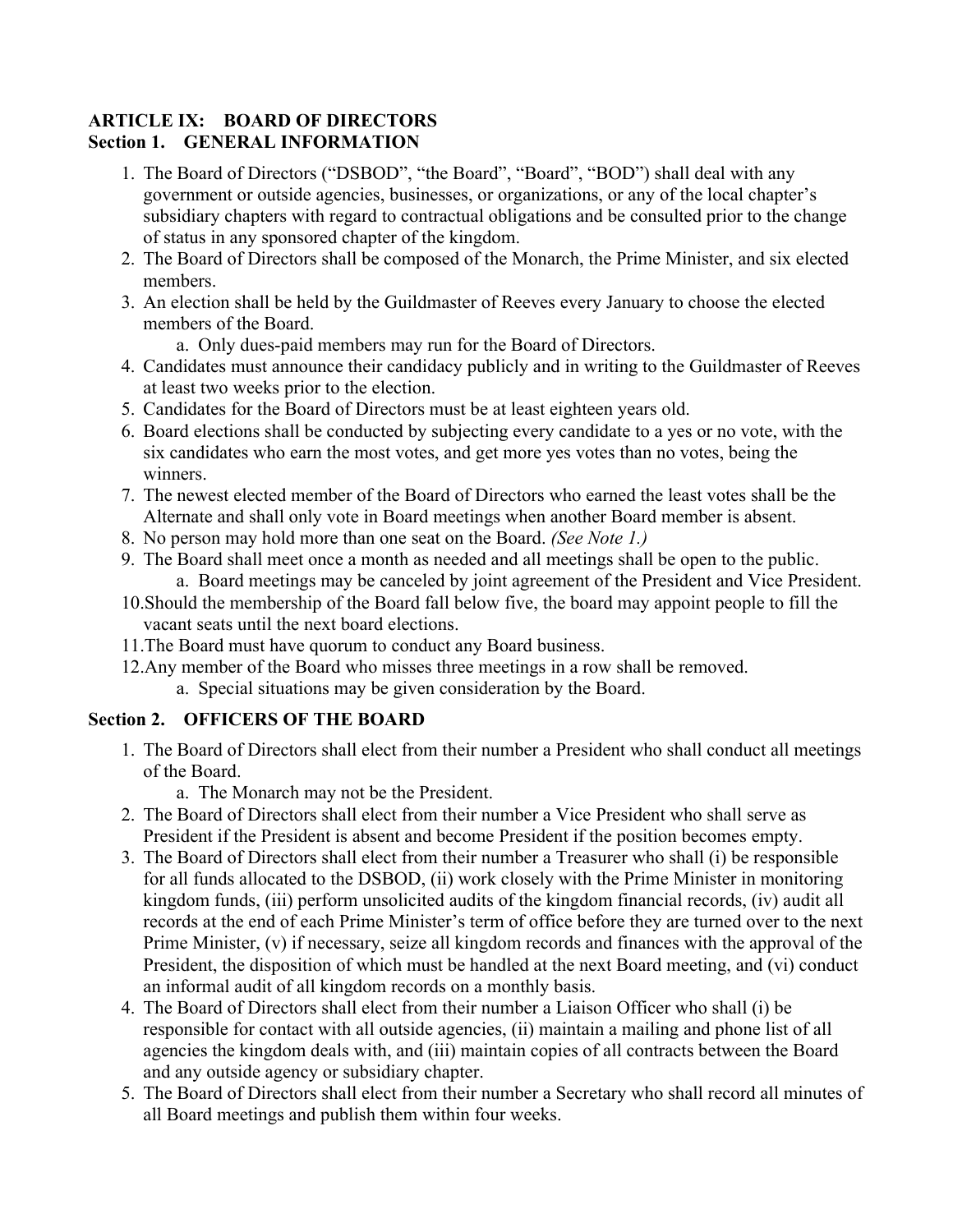# **Section 3. LIMITATIONS OF THE BOARD**

- 1. The Board has no status in the order of precedence and has no jurisdiction over any internal club or local chapter functions except as noted above.
- 2. The Board has no power to change, amend, alter, or otherwise affect the rulebook, Corpora, or any supplements to either publication.

# **Notes**

Note 1: This Section has been affected by amendment IV.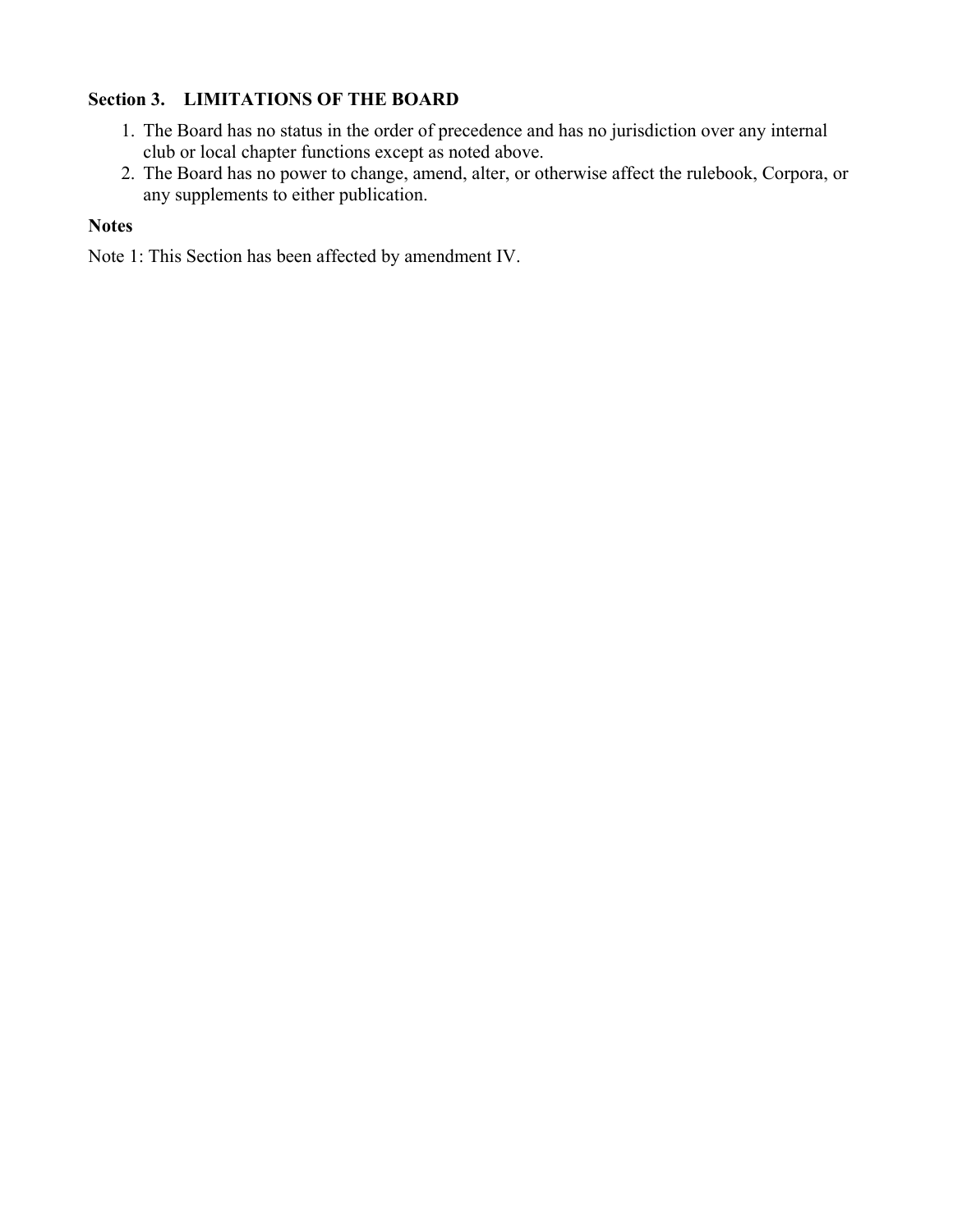#### <span id="page-29-0"></span>**ARTICLE X: MUNDANE LAWS Section 1. GENERAL INFORMATION**

- 1. Members are required to obey all federal, state, city, county, and municipal laws.
- 2. Violations of the law that occur at kingdom functions that endanger members of the kingdom or the public should be reported to the proper authorities.

# **Section 2. VIOLATIONS**

- 1. In the event that an individual should be caught and/or proven guilty of (i) assault with a deadly weapon (gun, sword, knife, etc.), (ii) possession or trafficking of narcotics, (iii) serving alcohol to a minor, or (iv) any other felony offense on the premises of any Amtgard function, that individual may be punished by the kingdom.
	- a. Punishment may include (i) being expelled from the site of the event, (ii) an immediate call to the mundane law enforcement officials, (ii) being stripped of all titles and knighthoods as per this Corpora, (iii) termination of membership permanently or for one year, as per this Corpora, (iv) being banned from Amtgard battlegames, tournaments and events permanently or for one year, at the discretion of the Monarch, Prime Minister, and the Guildmaster of Reeves.
- 2. In the event that an individual should be caught and/or proven guilty of (i) assault with a nondeadly weapon (fist, stick, flagrant abuse of an Amtgard weapon), (ii) petty theft, (iii) willful destruction of property, or (iv) any other misdemeanor offense on the premises of any Amtgard function, that individual may be punished by the kingdom.
	- a. Punishment may include (i) being expelled from the site of the event, (ii) an immediate call to the mundane law enforcement officials, (ii) being stripped of any titles and knighthoods as per this Corpora, (iii) termination of membership for three to six months, as per this Corpora, (iv) being banned from Amtgard battlegames, tournaments and for two to six months, at the discretion of the Monarch, Prime Minister, and the Guildmaster of Reeves.
- 3. Any person subject to any punishment by the kingdom may appeal the decision to the Althing by presenting a petition signed by 20% of the dues-paid members to the Althing and receiving a two-thirds vote of the Althing.

# **Section 3. DISCLAIMER**

- 1. Dragonspine does not condone any illegal activity or physical violence against any person.
- 2. Dragonspine is a non-sectarian, educational organization.
- 3. Dragonspine officials are not responsible for any injuries sustained while playing Amtgard.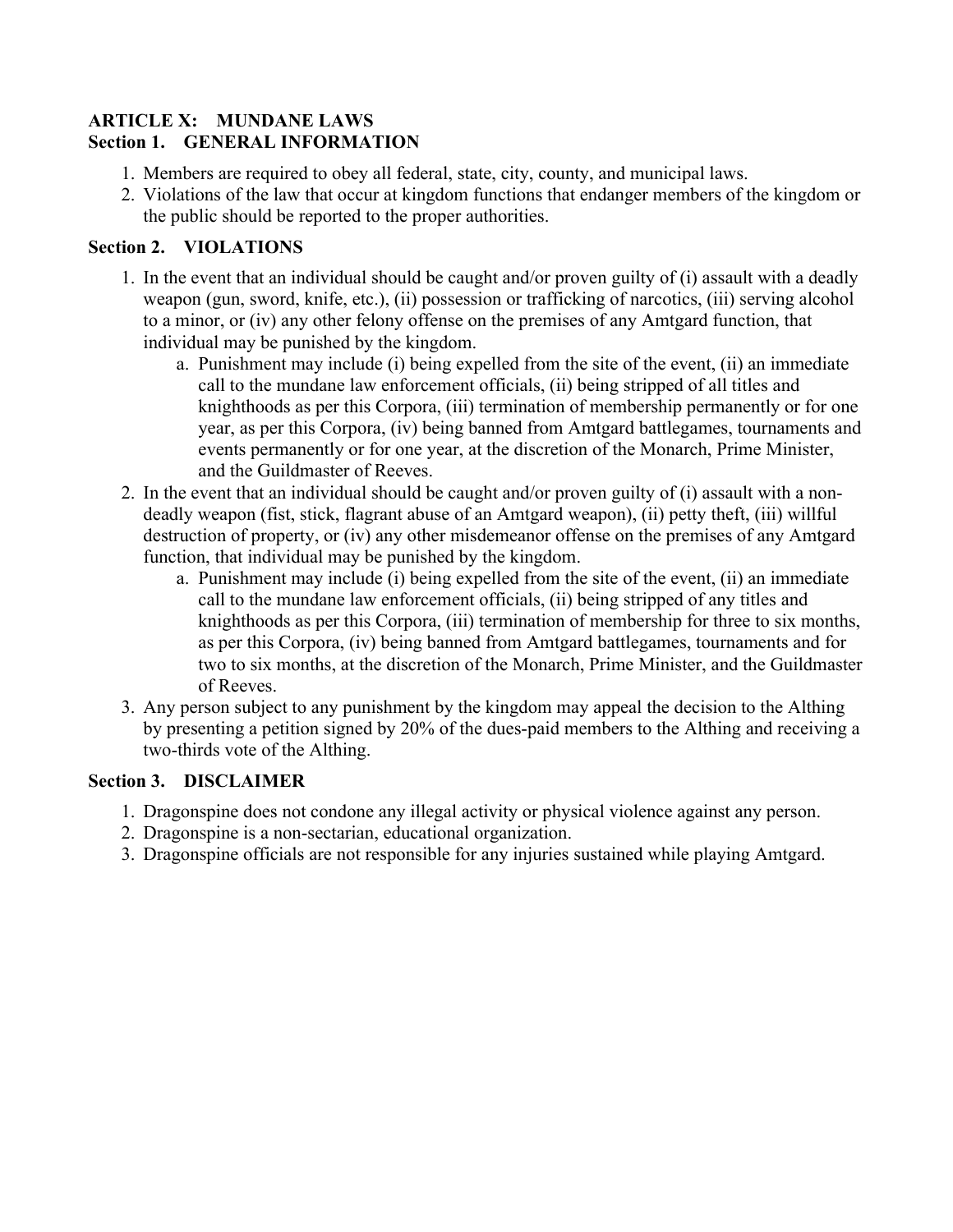#### <span id="page-30-0"></span>**ARTICLE XI: AFFIRMATION Section 1. FINAL WORDS**

These bylaws were written by the Corpora Committee created by King Alucard II on July 8th, 2003, completed October 6th, 2003, revised by the committee March 9th, 2005 and April 9th, 2005 and adopted by the Kingdom of Dragonspine on April 9th, 2005 during the reign of Queen Azrael-Jade.

#### **Section 2. SIGNERS**

#### **Committee Members**

Grand Herzog Sir Kurshan Ironknot, Chairman (Paul Heyser) Grand Duke Sir Randall Andalsa Egilsson, Editor (Ben Glickler) Archduke Sir Ironpaw Lightfoot nav' Nox (Loran Hoffheins) Baroness Rhiannon Blackhorse (Jennifer Reade) Lady Azrael-Jade Longwalker (Amy Glickler) **At Large Members**

King Alucard Draconis (Andre Reyes) Duke Sir GoldCrest (Jason Hohenstreiter) Marquis Glenalth Woodwalke (Christian Shattuck) Baron Sir Castings Spellflinger (Josh Stender) **Revision Committee**

Queen Azrael-Jade Longwalker (Amy Glickler) Grand Duke Sir Randall Andalsa Egilsson (Ben Glickler) Marchioness Rhiannon Blackhorse (Jennifer Reade)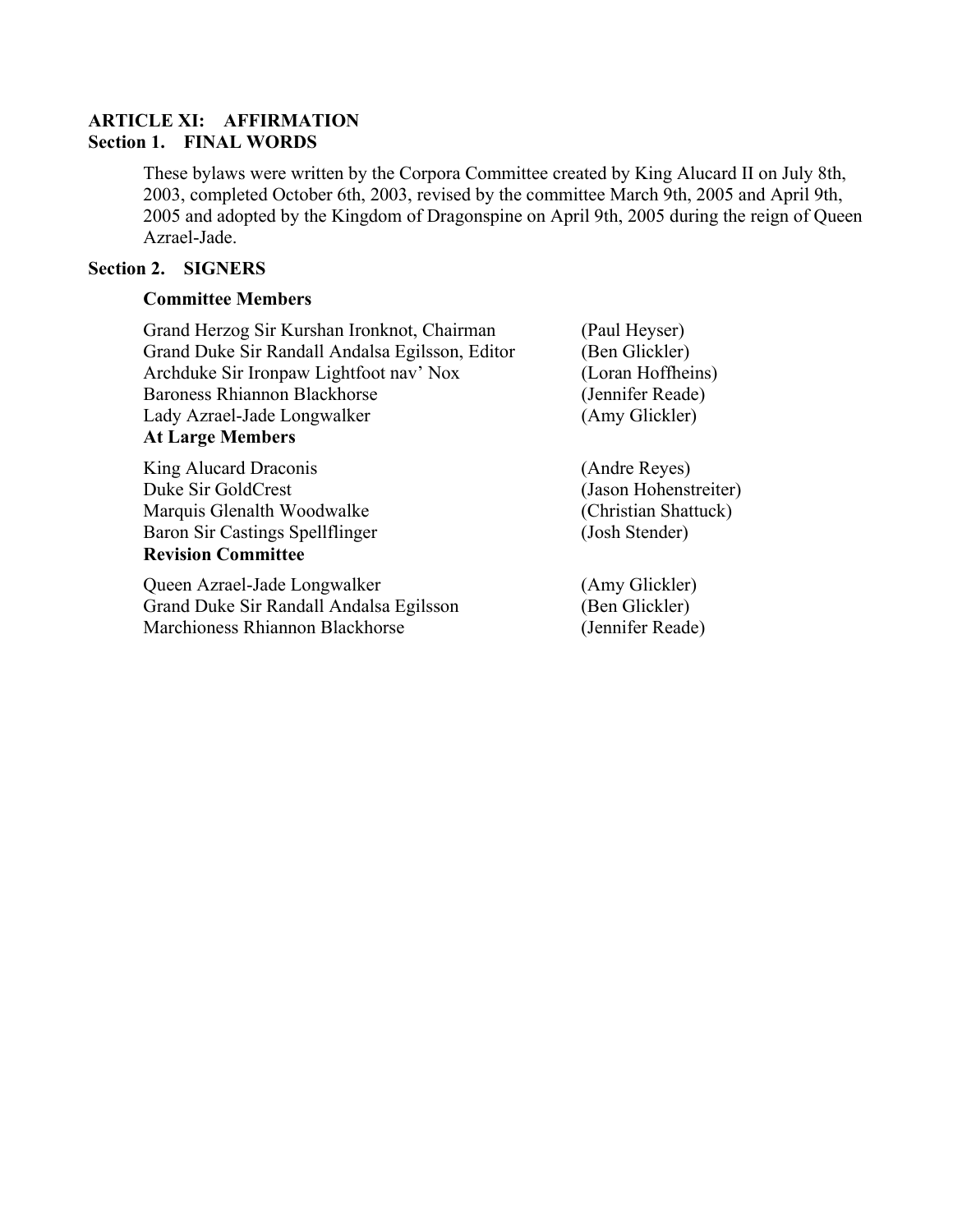# <span id="page-31-0"></span>**Article XII:** Contract

No copy yet available.